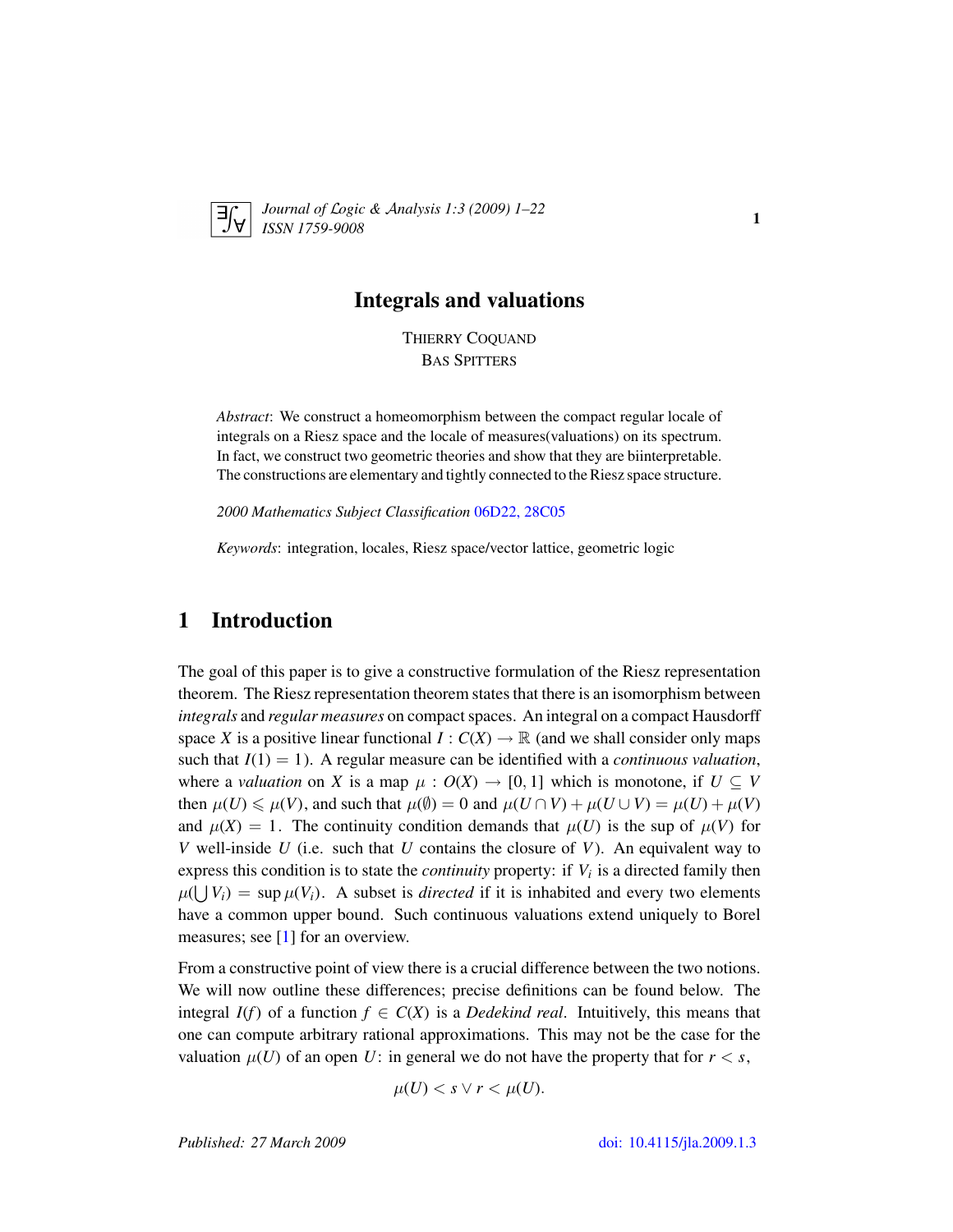Constructively the valuation  $\mu(U)$  is only a *lower real*, and can be thought of as a predicate  $r < \mu(U)$  on the rationals. This predicate is downward closed: if  $r < \mu(U)$ and  $s \le r$  then we have  $s < \mu(U)$ , but in general, given  $\epsilon > 0$  we are not given a way to compute a rational  $\epsilon$  approximation of  $\mu(U)$ . Given an integral *I* we define a corresponding valuation  $\mu_I(U)$  by taking the sup of  $I(f)$  over all  $0 \le f \le 1$  the support of which is included in  $U$ . It is remarkable that for *any* valuation  $\mu$  one can conversely find a (unique) integral *I* such that  $\mu = \mu_I$ . So despite the fact that one may not be able to compute  $\mu(U)$ , it is still possible to compute  $\int f d\mu$  as a *Dedekind real* as the supremum of

$$
\sum s_i \mu(s_i < f < s_{i+1})
$$

over all partitions  $s_0 < \cdots < s_n$  of the range  $f([a, b])$ . A priori this supremum will only be a *lower real*.

As usual in constructive mathematics all structures carry a natural, but implicit, topology and all constructions are continuous. To make this structure explicit we start from a Riesz space *R* and associate three formal spaces to it that are all compact completely regular: the maximal spectrum  $Max(R) = X$  (intuitively, R is then a dense subset of  $C(X)$ ), the space of integrals  $INT(R)$  and the space of valuations  $VAL(X)$ . All three spaces are defined as *propositional geometrical theories*. A geometric formula is one of the form  $\psi \Rightarrow \varphi$ , where the formulas  $\psi$  and  $\varphi$  are positive, *i.e.* they are built up from atomic formulas using only (finite) conjunction, (infinite) disjunction. A *geometric theory* is a theory all of whose axioms are geometric. The main point of this paper is to define two interpretability maps, showing how to interpret the theory VAL $(X)$  in the theory  $INT(R)$  (intuitively how to define the measure from an integral) and how to interpret the theory  $INT(R)$  in the theory  $VAL(X)$  (intuitively how to define the measure from the integral). The Riesz representation theorem can then be stated as the fact that these two maps define an homeomorphism between the corresponding formal spaces  $VAL(X)$  and  $INT(R)$  where the topology on  $INT(R)$  is the weak topology. Hence we arrive at a concrete constructive statement of the Riesz representation theorem which is valid in any topos.

The present article is part of our program to apply the logical approach to abstract algebra  $[7]$  to (functional) analysis  $[5, 9, 22, 6]$  $[5, 9, 22, 6]$  $[5, 9, 22, 6]$  $[5, 9, 22, 6]$  $[5, 9, 22, 6]$  $[5, 9, 22, 6]$  $[5, 9, 22, 6]$ . It may be seen as a contribution to Hilbert's program of logically translating the use of infinitary methods to finitary, or constructive, ones. It is also continuation of a tradition in topos theory, e.g. [\[2\]](#page-19-5), but in a more explicit manner.<sup>[1](#page-1-0)</sup> It turns out that our program sometimes gives shorter proofs

<span id="page-1-0"></span> $1$  We avoid the axiom of (countable) choice, and, moreover, we refrain from using the power set axiom. One may wonder how we treat the set of all real numbers in such a framework. In fact, we do not use this set at all. We only consider the *formal space* of real numbers.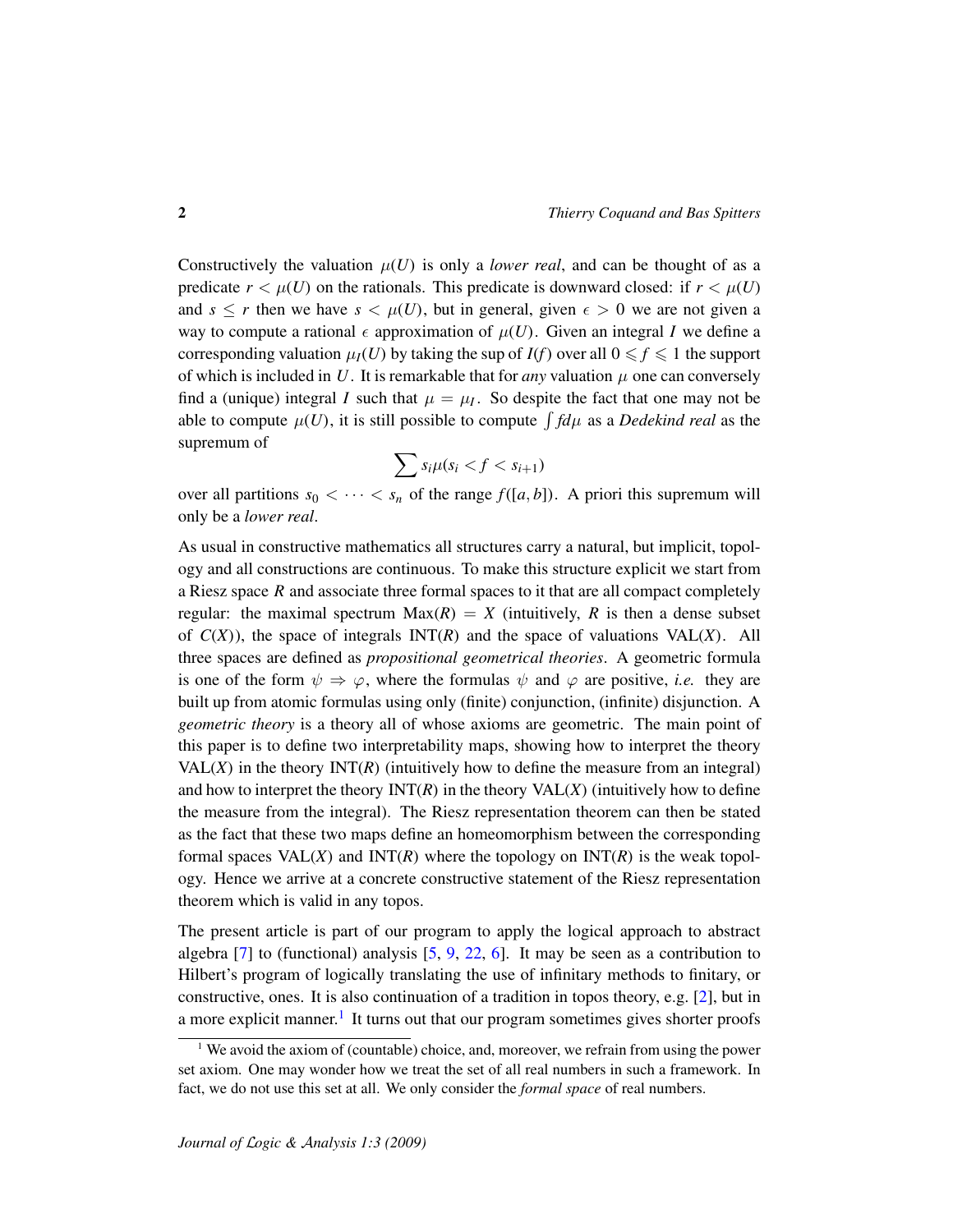of more general results than a direct constructive treatment in the sense of Bishop. Moreover, the space of valuations does not naturally carry a metric structure and hence the topological structure, explicit in our presentation, is hidden in Bishop's treatment of the Riesz representation theorem. We emphasize, however, that all our results *are* acceptable by Bishop's standard. Since we do not construct points, we have no use for the axiom of choice, not even the countable version which is available to Bishop.

## 1.1 Formal measure and integration theory

As outlined in [\[4,](#page-19-6) [22,](#page-20-0) [8\]](#page-19-7) a formal theory of measure and integration may be developed along the following lines.

In a usual set-theoretic foundation of measure theory one considers certain functions which are defined to be 'measurable'. Then relative to a measure one identifies all the functions which are equal almost everywhere and obtains a vector lattice  $L_0$ of measurable 'functions'. Instead, one may consider such a vector lattice from the beginning, abstracting from the set-theoretic foundations. The benefits of this approach have been emphasized by Kolmogorov, Caratheodory and von Neumann [\[18\]](#page-20-1). In the present article we focus on the theory of integrals defined on formal functions and valuations defined on formal *opens*. For a formal treatment of Borel sets we refer to [\[8,](#page-19-7) [4,](#page-19-6) [21\]](#page-20-2).

The abstract space of functions is captured by a Riesz space (a vector lattice) which we require to have a strong unit<sup>[2](#page-2-0)</sup>. An integral is a *continuous* linear functional on the Riesz space. On the other hand, a measure is typically only *lower semi-continuous*. This suggests that an integral will be a map to the *Dedekind* reals, but that a valuation will map to the *lower* reals. The Riesz representation theorem will be presented in the form of a homeomorphism between the formal space of integrals on a Riesz space and valuations on the opens of its spectrum. By the Stone-Yosida theorem any Riesz space *R* with strong unit can be densely embedded in the space of continuous functions over its spectrum  $Max(R)$ . This can be proved constructively [\[9\]](#page-19-3). The integral extends to this space of continuous functions. In this sense our approach is close to the Daniell integral.

Alternatively, we could have started from a compact completely regular locale *X* and construct the Riesz space  $C(X)$  of continuous functions on this locale. Then  $Max(C(X)) \cong X$ . However, we also want to include 'syntactic' Riesz spaces such as the Riesz space of rational piecewise linear functions on [0, 1].

<span id="page-2-0"></span><sup>&</sup>lt;sup>2</sup>An even weaker requirement would have been to demand that we are given a lattice ordered Abelian group. Such a group can be extended to a Riesz space over the rationals; e.g. [\[5\]](#page-19-2).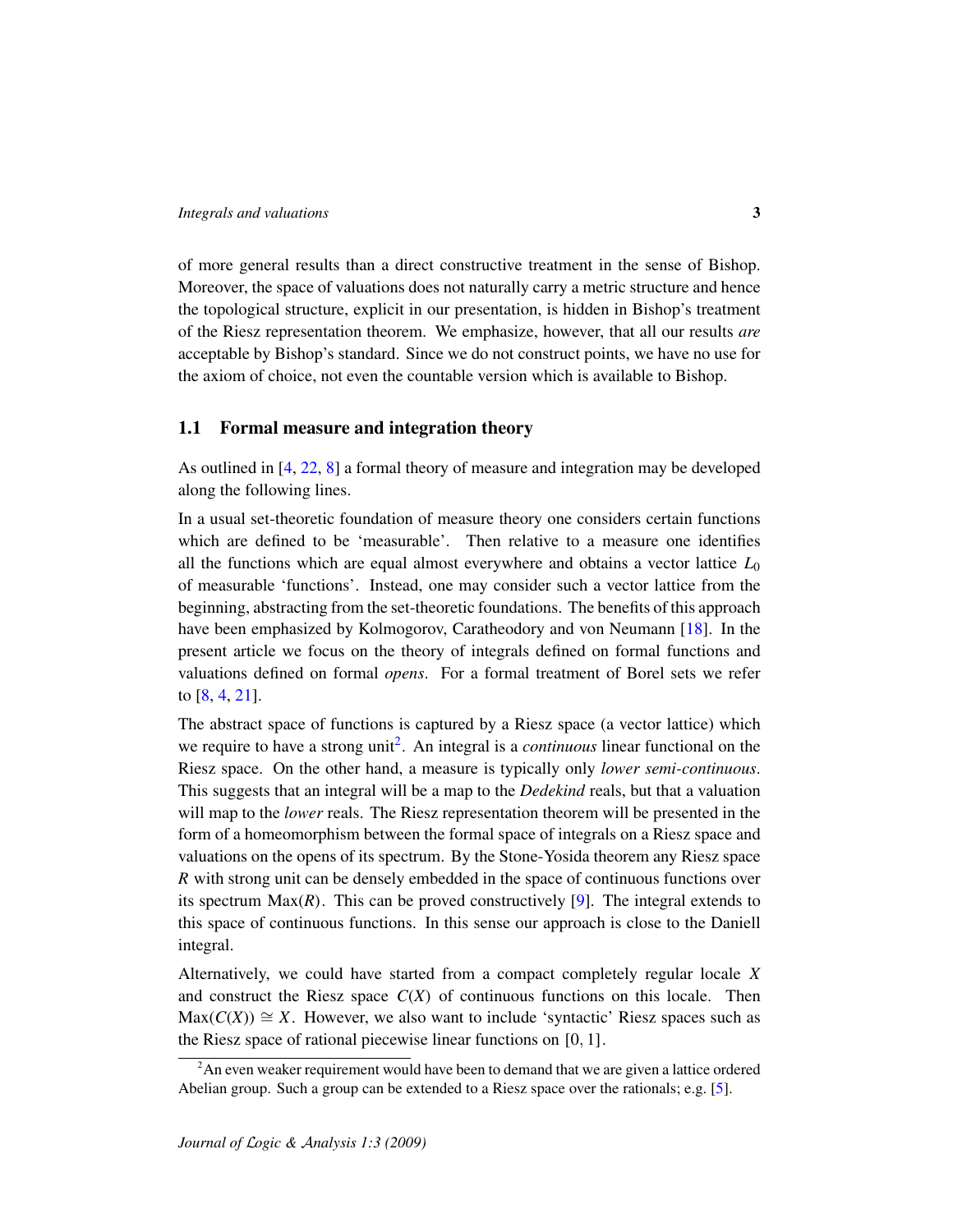## 1.2 Overview

Section [3](#page-7-0) contains the statement of the Riesz representation theorem, the main result of the article. The statement is geometric with joins restricted to countable sets. This allows us to use logical methods to conclude classically that there has to be a constructive proof. We construct such a proof in Section [4.](#page-11-0) The proof uses a concrete theory of non-increasing functions, which we call  $\Delta$ -functions in Section [4.4.](#page-15-0)

## 1.3 Notation

We use the letters  $a, b, f, g, \ldots$  for elements of  $R$ , and the letters  $x, y, z, \ldots$  for elements of the lattice  $Spec(R)$ . We write 1 for the top element of a lattice and 0 for the bottom element.

# 2 Preliminaries

## 2.1 Various kinds of real numbers

We recall some facts about the real numbers; see e.g. [\[14,](#page-20-3) D4.7].

**Definition 1** A lower real is an inhabited, down-closed, open subset of the rationals. The collection of lower reals is denoted by  $\mathbb{R}_{\text{low}}$ . Upper reals are defined similarly and denoted  $\mathbb{R}_{\text{up}}$ . An interval consists of a pair  $(L, U)$  of an upper real and a lower real such that  $L \le U$ : if *s* in *L* and *t* in *U*, then  $s < t$ . A Dedekind real is an interval (*L*, *U*) which is arbitrarily small: for every  $s < t$ , either  $s \in L$  or  $t \in U$ . The Dedekind reals will be denoted by  $\mathbb{R}$ .

The lower reals include  $+\infty$ . In order to exclude it, we would need to pose a nongeometric restriction. This issue will not be important in the rest of the paper.

Lower (likewise upper) reals are closed under addition and closed under multiplication by a positive rational. The lower and upper reals are *not* closed under subtraction, but one *can* subtract a lower real from an upper real and obtain an upper real. The non-strict inequality  $\leqslant$  is given by inclusion of subsets. The supremum of an inhabited set of lower reals is a lower real. The infimum of an inhabited set of upper reals is an upper real. This is an important motivation for the use of lower (upper) reals: the supremum of a sequence of rationals need not be a Dedekind real, but it *is* a lower real.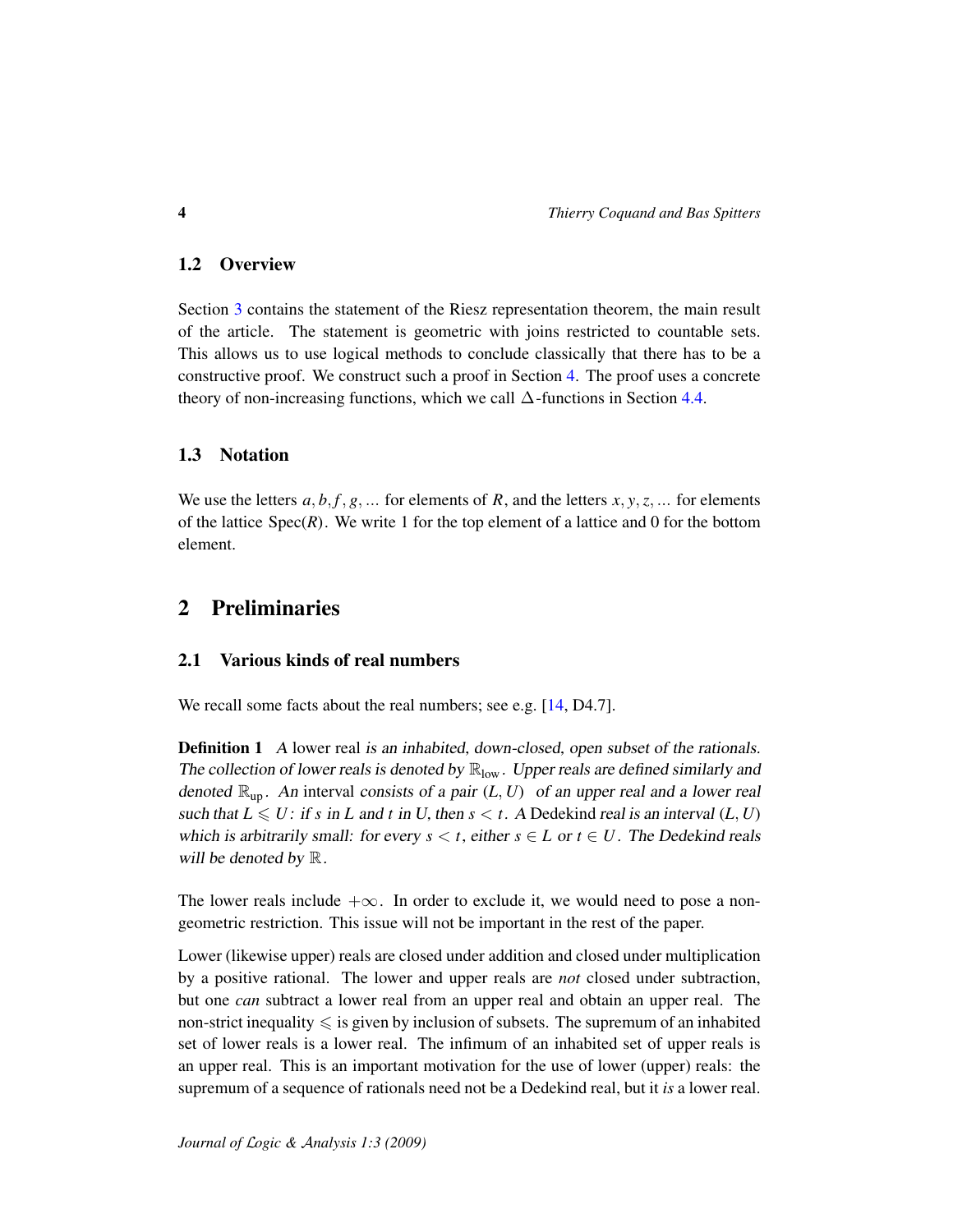In the absence of the powerset operator, the lower reals are better considered as a formal space rather than a set, but we will not emphasize this point.

In the presence of dependent choice the Dedekind reals coincide with the Cauchy reals.

<span id="page-4-1"></span>Lemma 1 Let *L* be a lower real and *U* be an upper real.

If  $L \le U$ , then for all rational *p*,  $L + p - U \le p$ . Conversely, if  $L + p - U \leq p$  for some rational p, then  $L \leq U$ .

The following lemma will be used a number of times below:

<span id="page-4-0"></span>**Lemma 2** The relation  $a \leq b + c$  for lower reals can be stated geometrically in two equivalent ways:

- (1)  $p < a \rightarrow \bigvee_{r+s=p} (r < b \land s < c);$
- (2)  $r + s < a \rightarrow r < b \vee s < c$ .

A similar statement holds for upper reals.

**Proof** The implication from 1 to 2 is direct. For the implication from 2 to 1 we observe that if  $p < a$ , then there exists  $\varepsilon > 0$  such that  $p + \varepsilon < a$ . Choose a rational *q* < *b* and a natural number *N* such that  $p - q - N\varepsilon < c$ . By hypothesis 2, with premiss  $p + \varepsilon < a$ , we have for every  $n, q + n\varepsilon < b \vee p + \varepsilon - (q + n\varepsilon) < c$ . Since the first disjunct holds for  $n = 0$  and the second for  $n \ge N + 1$ , there exists *n* such that  $q + n\varepsilon < b$  and  $p + \varepsilon - (q + (n + 1)\varepsilon) < c$ . We can now take  $r = q + n\varepsilon$  and  $s = p - q + n\varepsilon$ .  $\Box$ 

The inequality between a lower real and a Dedekind real can also be stated geometrically.

## 2.2 Logic and topology

In set theory, *i.e.* in the topos Set, one uses topological spaces to deal with continuity. However, statements including points of topological spaces are often difficult to generalize to arbitrary toposes. Fortunately, it is often possible to resort to the lattice structure of the open sets of a topological space. These complete distributive lattices are thus called 'pointfree' spaces, or locales (see [\[13\]](#page-20-4)). In the topos Set one can often reconstruct the points from this lattice; to be precise, there is an adjunction between the category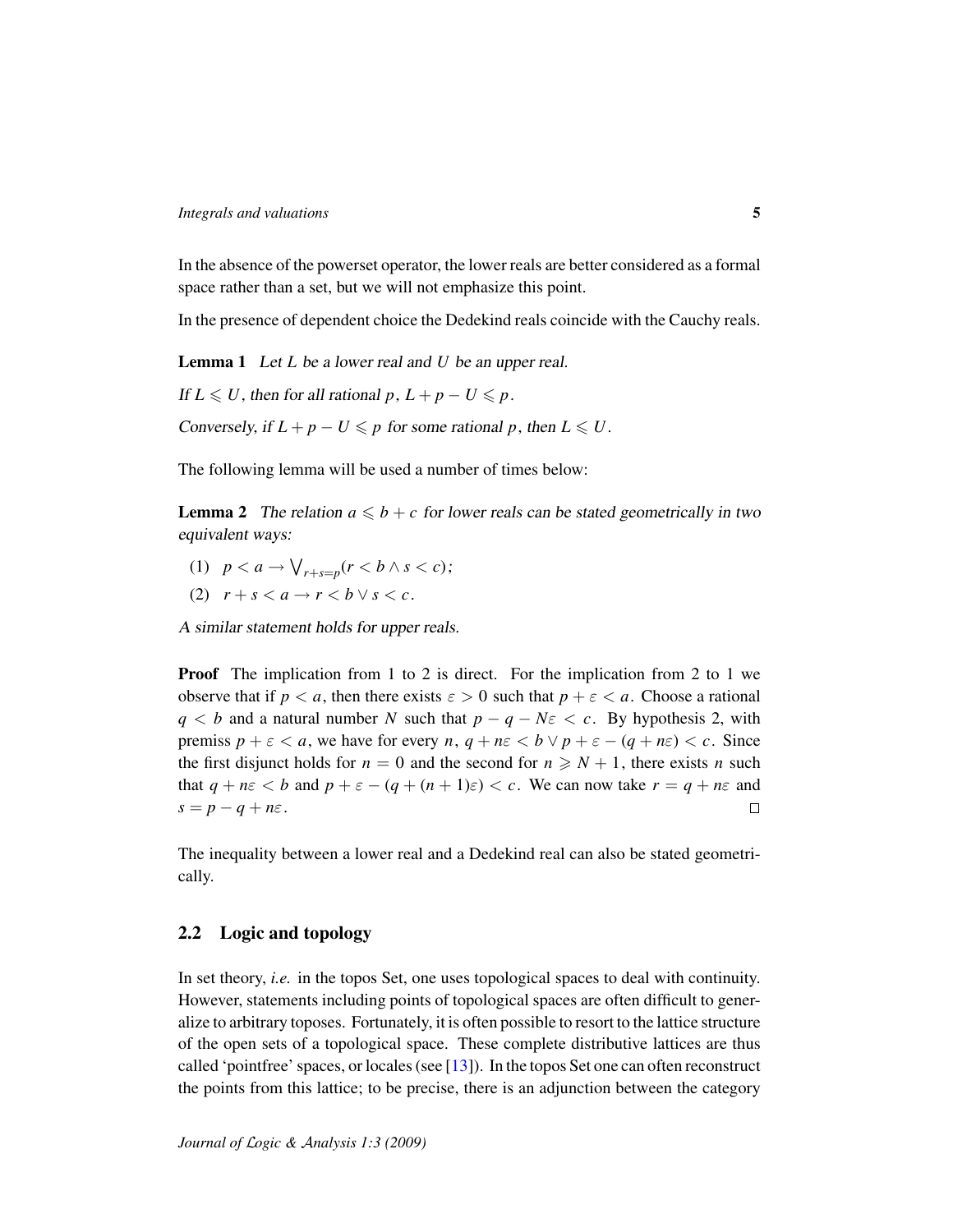of topological spaces and the category of locales, which restricts to an equivalence of categories between compact Hausdorff spaces and compact completely regular locales. In general, this equivalence is not present in a topos. When generalizing theorems from the topos Set to an arbitrary topos focusing on locales is often the better choice. One reason for this is that a locale may be defined by geometric theory. In logical terms the locale is its syntactic category, often called the Tarski-Lindenbaum algebra — that is, the poset of provable equivalence classes, ordered by provable entailment. The correspondence between the locale and the theory is the usual completeness and consistency link between theories and models. The models of the theory correspond to completely prime filters, *i.e.* points of the locale presented by the lattice. In this way, a point *x* in a topological space defines a model of the corresponding theory: a basic proposition *I* is true in the model *x* iff  $x \in I$ . This view leads us to consider theories as primary objects of study; their models, the points, will be derived concepts. Hence topology is propositional geometric logic; see e.g. [\[14,](#page-20-3) [24\]](#page-20-5).

### <span id="page-5-0"></span>2.3 Spectrum of a Riesz space

**Definition 2** An ordered vector space is a vector space with a partial order  $\leq$  such that

- (1) If  $x \leq y$ , then for all  $z, x + z \leq y + z$ ;
- (2) if  $0 \leq x$ , then for all  $a \geq 0$ ,  $0 \leq ax$ .

A Riesz space (or vector lattice) is an ordered vector space where the order structure is a *lattice.* An element 1 is a strong unit if for all *x* there exists *n* such that  $−n1 \le x \le n1$ .

As noted in the introduction Riesz spaces provide an algebraic way to talk continuous functions on a compact completely regular locale.

We will consider Riesz spaces as  $\mathbb{O}$ -vector spaces.

In a Riesz space one defines  $f^+ := f \vee 0$ ,  $f^- := 0 \vee (-f)$  and  $|f| := f^+ + f^-$  and derives that  $f = f^+ - f^-$ .

The spectrum of a Riesz space  $R$  is the space of all its representations — Riesz morphisms from *R* to  $\mathbb{R}$ . It may be presented [\[9\]](#page-19-3) as the locale which is freely generated by the collection of tokens *D*(*a*), one for each *a* in *R*, subject to the following relations:

- 1.  $D(1) = 1$ ;
- 2.  $D(a) \wedge D(-a) = 0;$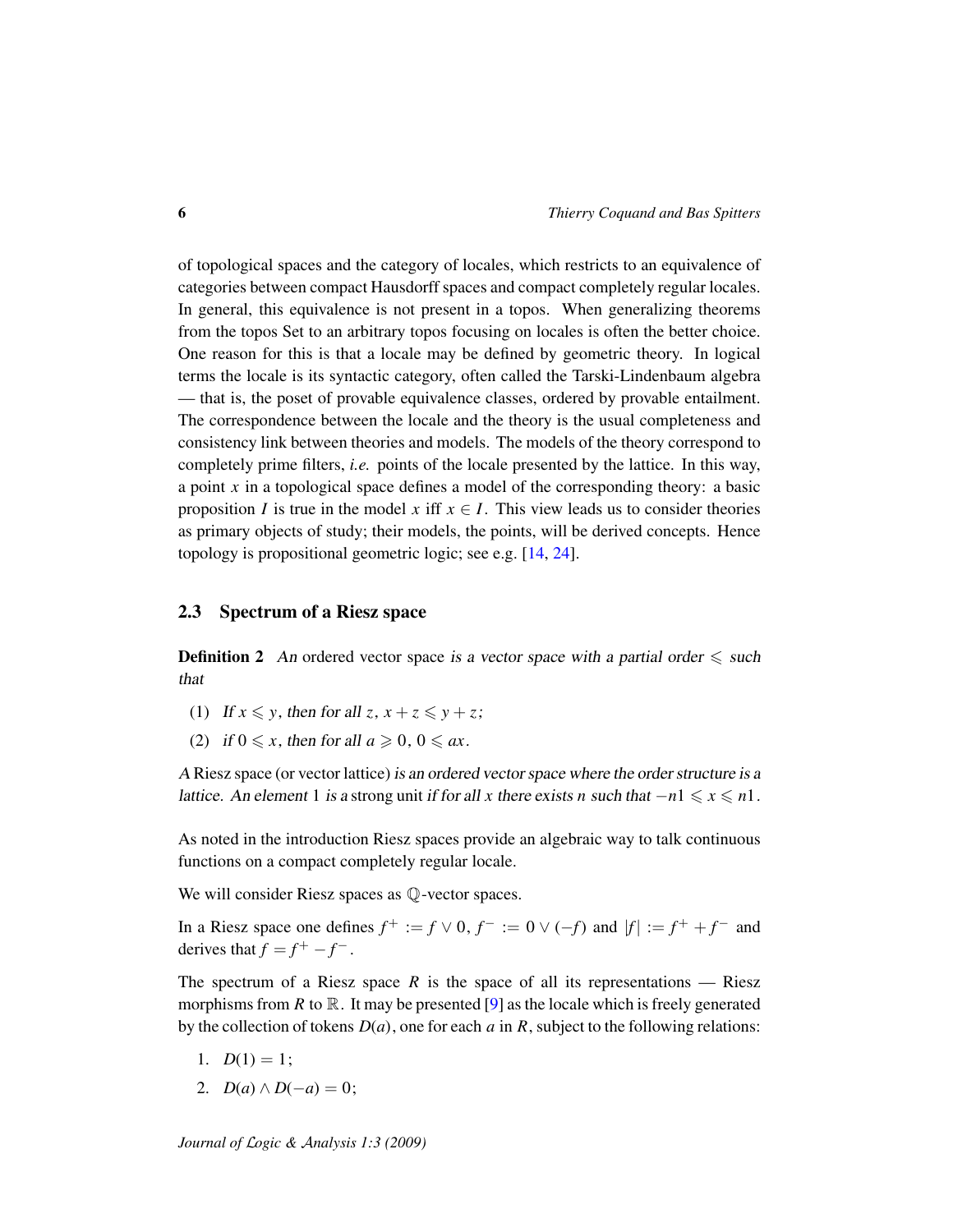- 3.  $D(a + b) \leq D(a) \vee D(b);$
- 4.  $D(a) = 0$ , if  $a \le 0$ ;
- 5.  $D(a \lor b) = D(a) \lor D(b);$
- 6.  $D(a) = \bigvee_{s>0} D(a-s)$ .

As proved in Proposition 2.6 in [\[5\]](#page-19-2) one can derive the relations  $D(a) = D(a^+)$  and  $D(a \wedge b) = D(a) \wedge D(b)$  from the ones above. In fact, either of them is equivalent to the relation 5 given (1-4).

One proves that this locale,  $Max(R)$ , is compact and completely regular by interpreting the geometric theory (1-6) in the coherent theory (1-5) by interpreting  $D(a)$  in (1-6) as  $\bigvee_{s>0} D(a-s)$  in (1-5); see [\[5\]](#page-19-2). In terms of locales this means that the locale is a retraction of the coherent locale generated by (1-5). The relations for  $\vee$  and  $\wedge$  allow us to reduce ∨ ∧ *D*( $a_{ij}$ ) to *D*(∨ ∧  $a_{ij}$ ). So the collection of *D*( $a$ ) actually forms a basis, rather than only a subbasis, for the locale. We write  $Spec(R)$  for the distributive lattice generated by (1-5).

**Theorem 1** [\[5\]](#page-19-2) The order in Spec(*R*) is  $D(a) \le D(b)$  iff there exists *n* such that  $a^+ \leqslant nb^+$ . The order in the locale Max(*R*) is  $D(a) \leqslant D(b)$  iff for all  $\varepsilon > 0$  there exists *n* such that  $(a - \varepsilon)^+ \leq nb^+$ .

The order on  $Spec(R)$ , as opposed to the order on  $Max(R)$ , is defined geometrically from the order on *R*.

Intuitively, the open  $D(a)$  in the locale corresponds to the set  $\{\sigma \mid \hat{a}(\sigma) > 0\}$ , where  $\hat{a}$ : Max(*R*)  $\rightarrow \mathbb{R}$  is the function defined by  $\hat{a}(\sigma) := \sigma(a)$  for  $\sigma$  in the locale. In the presence of the full axiom of choice this can be made precise as it allows us to prove that the spectrum has *enough* points.

Proposition 1 A model *m* of the geometric theory above, i.e. a point of the spectrum as a locale, defines a representation

 $\sigma_m(a) := (\{r \mid m \models D(a-r)\}, \{s \mid m \models D(s-a)\}).$ 

**Proof** Lemma 1 in [\[9\]](#page-19-3) proves that this defines a Dedekind cut. By axiom 5  $\sigma(a \lor b)$  =  $\sigma(a) \lor \sigma(b)$ . By axioms 2,4  $D(1 - (1 - \frac{1}{n})) = 1$ . It follows that  $\sigma(1) = 1$ . As observed in [\[9\]](#page-19-3) a map satisfying these properties is a representation.  $\Box$ 

The Stone-Yosida representation theorem states that there is a embedding of *R* into the locale of (Dedekind) real valued continuous functions on its spectrum which is dense with respect to the sup-norm. The sup-norm is the upper real  $\|a\|$  defined by  $\|a\| < \lambda$ iff there exists  $\lambda' < \lambda$  such that  $|a| \leq \lambda'$ 1. A constructive proof of this theorem can be found in [\[9\]](#page-19-3).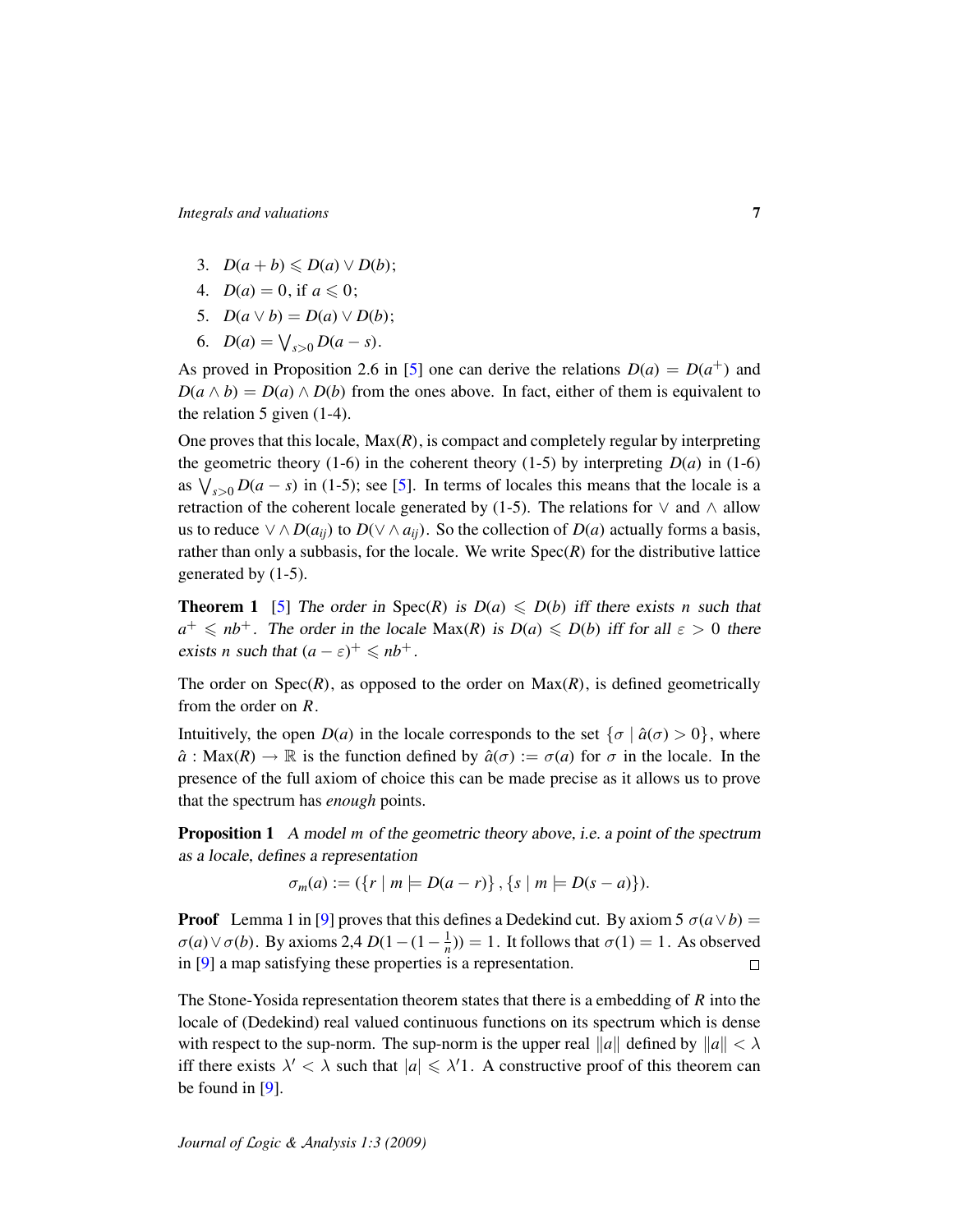## <span id="page-7-0"></span>3 Statement of the Riesz-representation theorem

The goal of this section is to state, in Subsection [3.4,](#page-10-0) the Riesz representation theorem as the existence of a homeomorphism between the formal compact completely regular spaces of integrals and valuations. Theorem [3](#page-18-0) contains the proof of the representation theorem.

### 3.1 The space of integrals

Let *R* be a Riesz space with strong unit 1.

**Definition 3** A (probability) integral *I* on a Riesz space *R* is a positive linear functional — that is, it is a linear map to the Dedekind reals and if  $x \ge 0$ , then  $I(x) \ge 0$  — and such that  $I(1) = 1$ .

An integral is continuous with respect to the sup-norm: if  $|f| \le r$ , then  $I(|f|) \le r$ , by positivity. By density of the Stone-Yosida embedding, an integral extends uniquely to a positive linear functional on the space of all continuous real-valued functions on the spectrum.

We present a geometric theory INT of integrals on *R*, much like the description of Stone's maximal spectrum Max(*R*) in section [2.3.](#page-5-0) In fact, the geometric theory Max will have one relation more than the theory INT. This means that INT can be interpreted in Max, this interpretation defines a frame map from INT to Max, and hence, a locale map from Max to INT. The locale Max is a sublocale of INT. The inclusion is given by assigning to a point its Dirac measure:  $I_x(f) := f(x)$ .

To wit, subbasic opens of INT, denoted by  $[p < I(f)]$ , are indexed by rational p and f in *R*. The set of its points will be  $\{I \mid p < I(f)\}$ . Since  $p < I(f)$  iff  $0 < I(f - p)$ , it is sufficient to treat basic opens of the form  $0 < I(f)$ , written  $P(f)$ , where P is a dummy symbol. The points in this open are integrals *I* such that  $0 < I(f)$ .

Definition 4 The geometric theory INT is freely generated by symbols *P*(*f*), *f* in *R*, and relations:

- $I1 \quad P(1) = 1$ :
- **I2**  $P(f) \wedge P(-f) = 0;$
- **I3**  $P(f + g) \leq P(f) \vee P(g);$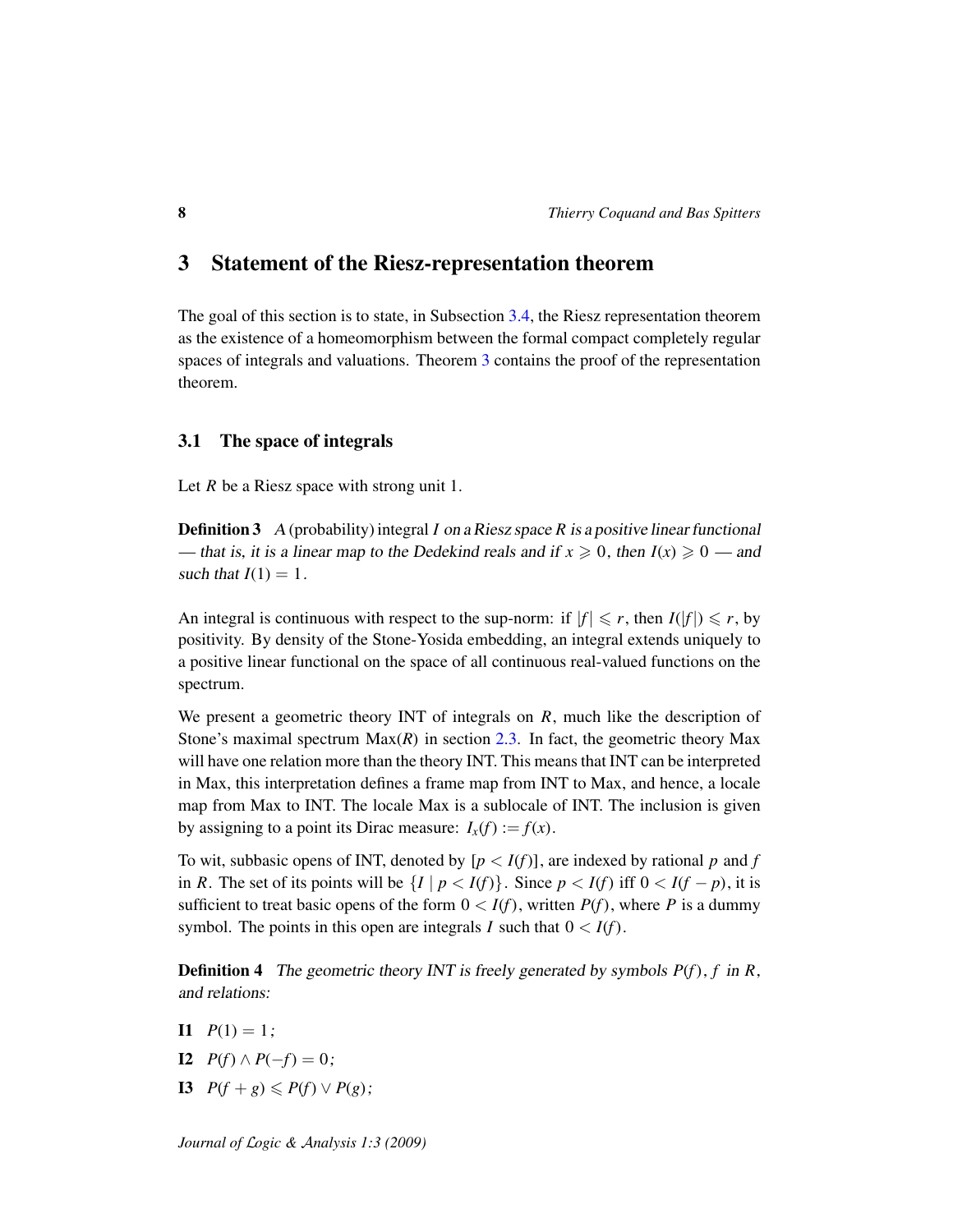**I4**  $P(f) = 0$ , if  $f \le 0$ ; **Cont**  $P(f) = \bigvee_{s>0} P(f - s).$ 

<span id="page-8-0"></span>**Lemma 3** The relation  $P(f) \leq P(g)$  if  $f \leq g$  holds in INT.

**Proof** 
$$
P(f - g + g) \leq P(f - g) \vee P(g) = 0 \vee P(g).
$$

As before one proves that INT is compact completely regular by reducing I1-4+Cont to I1-4. This result was proved by Coquand [\[5\]](#page-19-2) who referred to the theory I1-4 as TOT, the theory of total orderings on an ordered vector space. We have chosen the present presentation of INT since it makes compact complete regularity easy to prove.

Lemma 4 The theory INT is equivalent to the theory of normalized positive additive functionals:

- $I(f) \in \mathbb{R}$ ;
- $I(0) = 0;$
- $I(f+g) = I(f) + I(g);$
- $I(f) \geq 0$  if  $f \geq 0$ ;
- $I(1) = 1$ .

The notation above describes the locale with generators,  $p < I(f)$  and  $I(f) < q$ , for *f* in *R* and *p*, *q* rational and *I* is a dummy symbol, and certain relations. For instance, the first axiom,  $I(f) \in \mathbb{R}$ , is a shorthand for the relations:

- $[p < I(f)] \leq p' < I(f)$ ] if  $p' < p$ ;
- $[I(f) < q] \leq [I(f) < q']$  if  $q < q'$ ;
- $p < I(f) = \bigvee_{p' > p} p' < I(f);$
- $I(f) < q = \bigvee_{q' > q} q' < I(f);$
- $1 = (p < I(f) \lor I(f) < q)$  if  $p < q$ ;
- $0 = (q < I(f) \land I(f) < p)$  if  $p < q$ .

**Proof** We interpret  $P(f)$  in INT as  $I(f) > 0$  in the theory of positive additive functionals.

For the converse, we define  $p < I(f)$  as  $P(f - p)$  and  $I(f) < q$  as  $P(q - f)$ . Then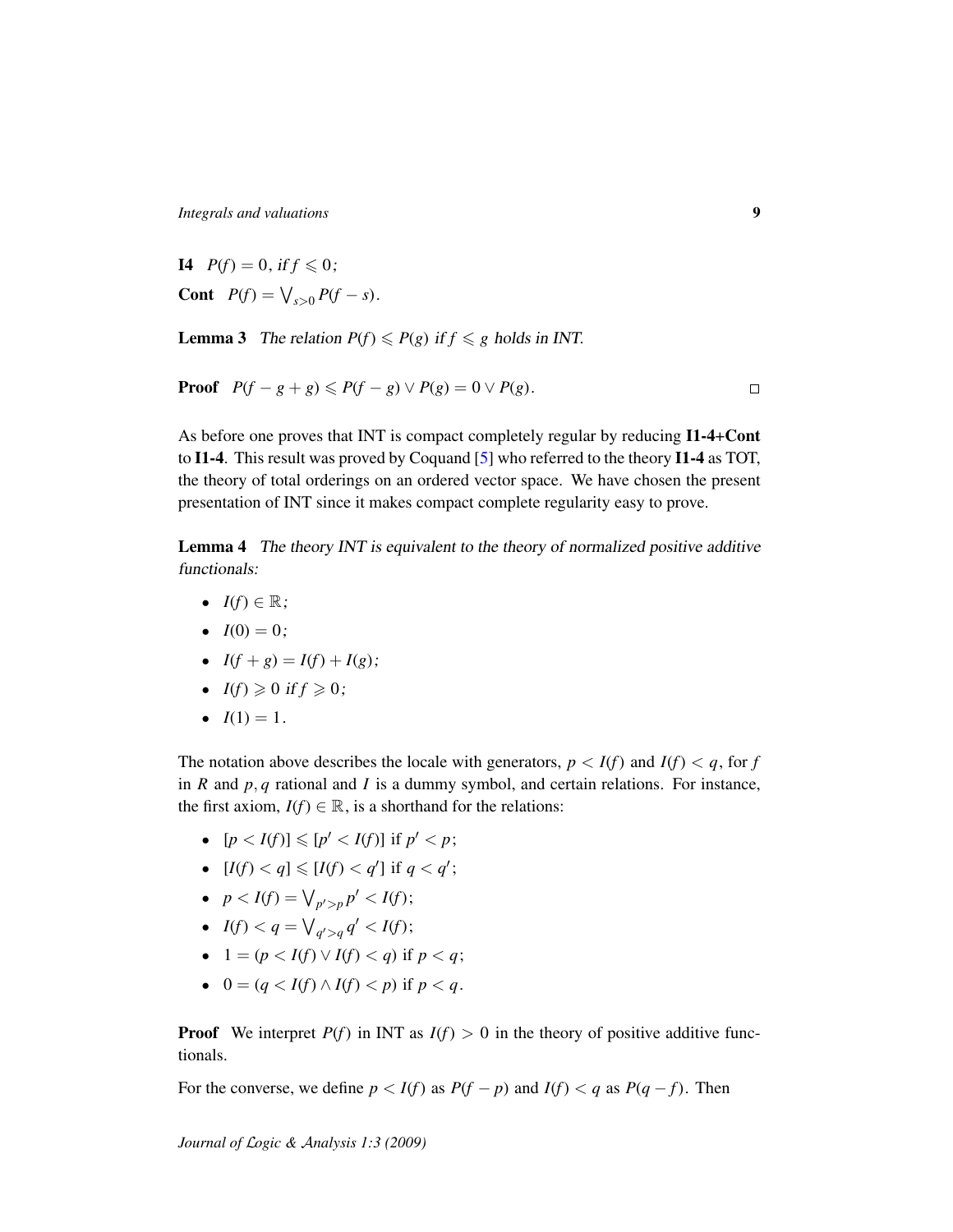- (1)  $-\varepsilon < I(f)$  if  $f \ge 0$  and  $\varepsilon > 0$ . Proof:  $P(f + \varepsilon f) \le P(f + \varepsilon) \vee P(-f)$  and  $P(-f) = 0.$
- (2)  $1 = s < I(f) \vee I(f) < t$ , whenever  $s < t$ . Proof:  $P(t s) = 1$ .
- (3) By Lemma [3,](#page-8-0) if  $s < I(f)$ , then  $t < I(f)$  for  $t < s$ . Similarly, if  $I(f) < s$ , then  $I(f) < t$  for  $s < t$ .

Combined with the continuity rule, this shows that *I*(*f*) is a Dedekind cut.

From **I3** we have  $P(f) \le P(\frac{1}{n}f)$ . Hence,  $1 - \frac{1}{n} < I(1) < 1 + \frac{1}{n}$ , i.e.  $I(1) = 1$ . Similarly,  $I(0) < \frac{1}{n}$ .

To prove additivity we combine Lemma [2](#page-4-0) with **I3** and obtain  $I(f + g) \leq I(f) + I(g)$ . Conversely, the rule  $P(f) \wedge P(g) \leq P(f + g)$  can be derived in INT:  $f = f + g - g$ , so  $P(f) \leq P(f + g) \vee P(-g)$  and the result follows from  $P(g) \wedge P(-g) = 0$ .  $\Box$ 

Linearity readily follows from additivity, so the points of INT are integrals and, conversely, every integral defines a point.

Usually, one proves that the space of integrals is compact by an appeal to the Alaoglu theorem. Here we have shown that it is compact by construction. A similar construction can be carried out for Alaoglu's theorem for compact locales [\[17\]](#page-20-6).

#### 3.2 Integrals on positive elements

Instead of starting with a positive linear functional, it will later be convenient to work with its restriction to the positive elements.

Lemma 5 An integral is fixed by its behavior on the positive elements. As such it is a function  $I: R^+ \to \mathbb{R}^+$  such that  $I(0) = 0$  and  $I(f + g) = I(f) + I(g)$  and  $I(1) = 1$ .

The theory of these functionals is geometric, we call this theory INTPOS.

Proposition 2 The geometric theories INT and INTPOS are biinterpretable.

**Proof** To obtain the integral from its positive part we define  $I(f) := I(f^+) - I(f^-)$ .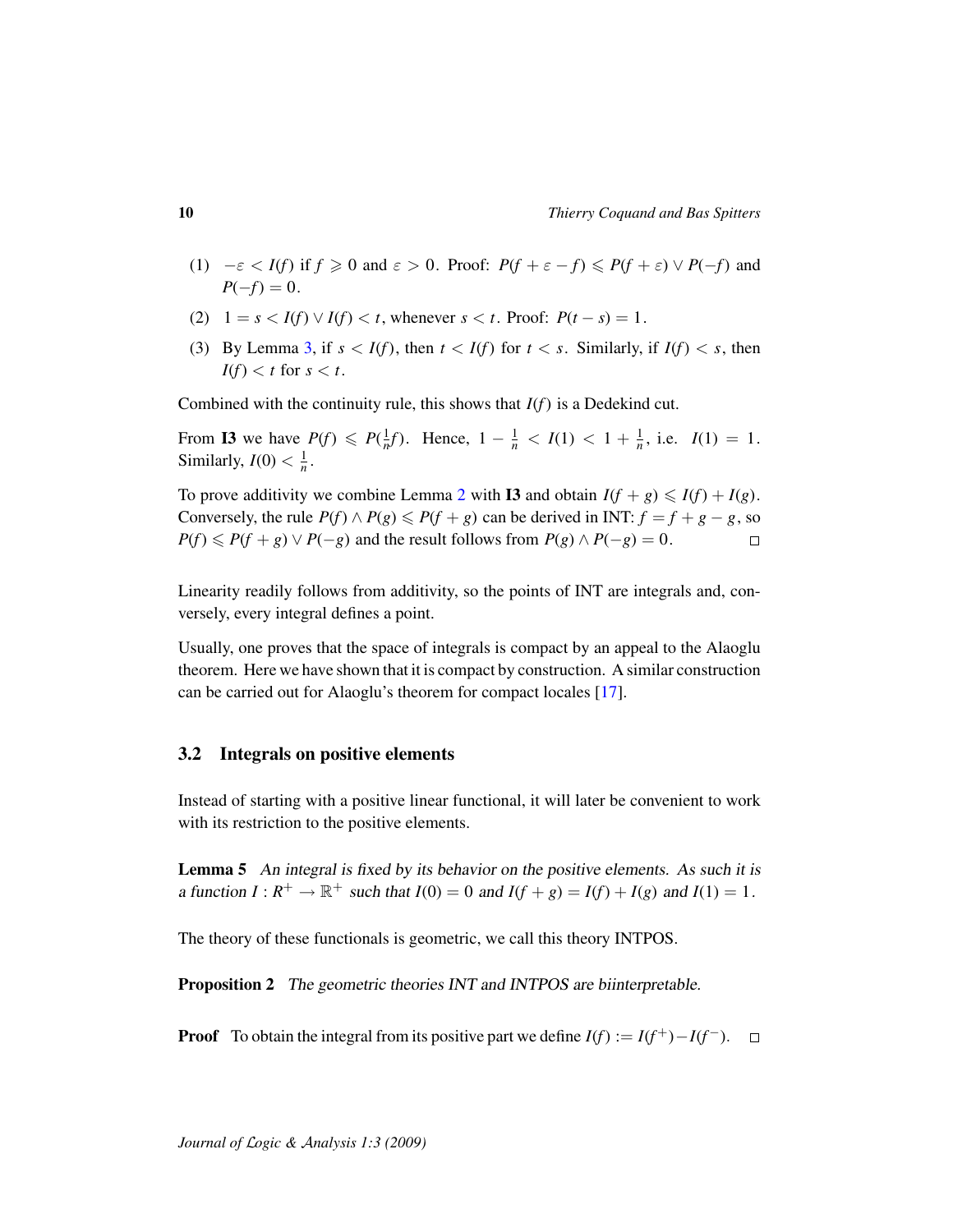## 3.3 The space of valuations

**Definition 5** A valuation is a map  $\mu$  : Spec(*R*)  $\rightarrow \mathbb{R}^+_{\text{low}}$  such that

- $\mu(0) = 0, \mu(1) = 1$ :
- $\mu(x) + \mu(y) = \mu(x \vee y) + \mu(x \wedge y)$  (the modular law);
- If  $x \leq y$  in Spec(*R*), then  $\mu(x) \leq \mu(y)$  ( $\mu$  is monotone);
- $\mu(D(a)) \leq \bigvee_{\varepsilon > 0} \mu(D(a \varepsilon))$  Scott-continuous.

The theory of valuations is geometric, we call this theory VAL. Using Lemma [2](#page-4-0) we can formulate modularity in a way similar to [\[16\]](#page-20-7). We have defined the valuation only on the coherent basis  $Spec(R)$  of  $Max(R)$ , but it extends to the locale itself. Alternatively, we could have used the same definition but with monotonicity for the order on  $Max(R)$ . This gives rise to the same locale of valuations: If  $D(a) \le D(b)$  in Max(*R*), then  $D(a - r) \le D(b)$  in Spec(*R*) for all  $r > 0$  and so  $\mu(D(a - r)) \le \mu(D(b))$ . By Scott-continuity we get  $\mu(D(a)) \leq \mu(D(b)).$ 

This locale coincides with the locale of valuations on the locale Max(*R*) as defined by Vickers [\[25\]](#page-20-8) for an arbitrary locale with the difference that we require  $\mu(1) = 1$ . Vickers [\[25,](#page-20-8) Prop.4.1] already pointed out that we can restrict to a base of the locale in order to obtain the locale of valuations geometrically from (a presentation) of the locale.

Classically, the regular measures form a compact Hausdorff space. Hence, classically, the locale of valuations on a compact completely regular locale is again compact completely regular. The homeomorphism in the Riesz representation theorem gives a constructive proof of this fact.

### <span id="page-10-0"></span>3.4 Statement of the theorem

We are now ready to define the promised maps between integrals and valuations. We give a syntactic bi-interpretation between two theories: the definition of the maps will be geometric, but the reasoning that these maps actually satisfy the required properties will be intuitionistic. For a general discussion of such techniques see e.g. [\[24,](#page-20-5) sec.4.5].

#### From integrals to valuations

Given an integral on a Riesz space, we construct a valuation on the opens in its spectrum:

$$
\mu_I(D(a)) := \sup \left\{ I(na^+ \wedge 1) \mid n \in \mathbb{N} \right\}
$$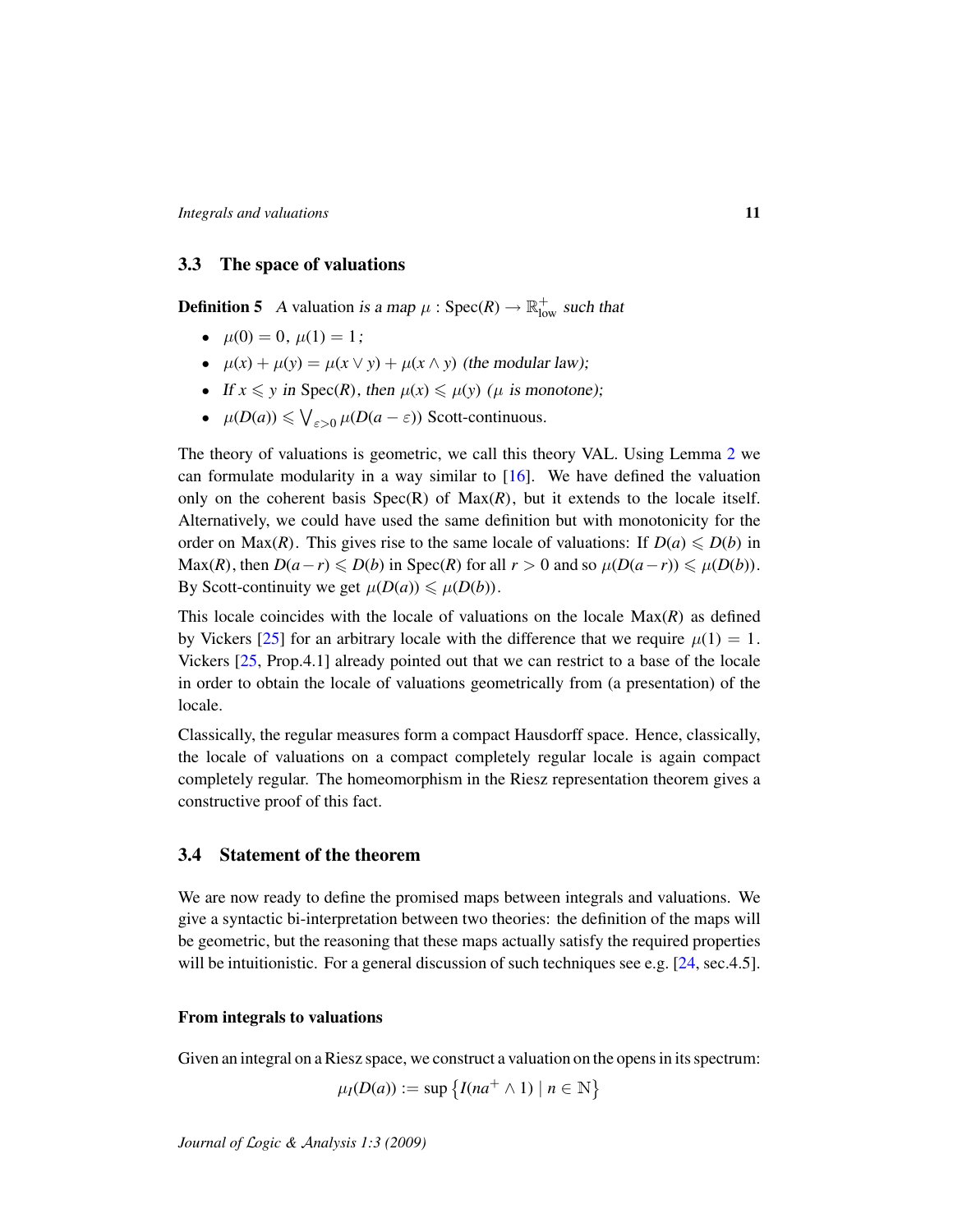In section [4.5](#page-17-0) we prove that this is well-defined, i.e. that it gives the same answer when  $D(a) = D(b)$ .

#### From valuations to integrals

In order to define the converse interpretation we introduce some notations. For *f* in *R*<sup>+</sup> define the lower real  $\Delta_f(r, s) := \mu(r < f < s)$ . Let  $I = (r, s)$ . Write  $\Delta_f(I^c)$  for the lower real  $\Delta_f(-\infty, r) + \Delta_f(s, \infty)$  and  $\Delta_f[I]$  for the *upper* real  $1 - \Delta_f(I^c)$ .

The interpretation of INTPOS in VAL

$$
I_{\mu}f = (\sup_{(s_i)} \sum s_i \Delta_f(s_i, s_{i+1}), \inf_{(s_i)} \sum s_{i+1} \Delta_f[s_i, s_{i+1}])
$$

the  $(s_i)$  range over partitions over a fixed interval [a, b] where  $a < f < b$ . As is the case for  $\mu$ <sub>−</sub> this is a disjunction over a concrete countable set: a finite list of strictly increasing rationals.

Assuming the classical Riesz representation theorem it is easy to show that these are indeed interpretations and that these maps are each other's inverses as follows: For any  $r > 0$  there is an *r*-approximation by sums  $\sum s_i \Delta_f(s_i, s_{i+1})$  and  $\sum s_{i+1} \Delta_f[s_i, s_{i+1}]$ . This follows from the usual classical proof of Riesz Theorem and the possibility to choose  $s_i$  as continuity points for the function

$$
s\mapsto \Delta_f(-\infty,s)
$$

By completeness of propositional  $\omega$ -logic [\[15,](#page-20-9) [20\]](#page-20-10) and the validity of the propositions in all models, i.e. measures or integrals, of the theory we see that, classically, there should be a proof in the theory that these are indeed interpretations. We will provide such a constructive proof in Theorem [3.](#page-18-0) This treatment is different from the classical one; see e.g. [\[19\]](#page-20-11). We take the topological/computational aspects into account by distinguishing between lower reals and Dedekind reals, moreover we do not use the extension of a valuation to a measure on the Borel sets. Our result is more general: not only is it constructive, and hence valid in any topos, but it also abstracts from a lattice of sets to a general lattice.

## <span id="page-11-0"></span>4 Proof of the Riesz representation theorem

## 4.1 Formal simple functions

We define formal simple functions on a distributive lattice *L*. All index sets in this section are finite, i.e. have a cardinality. We will use the convention that a capital letter,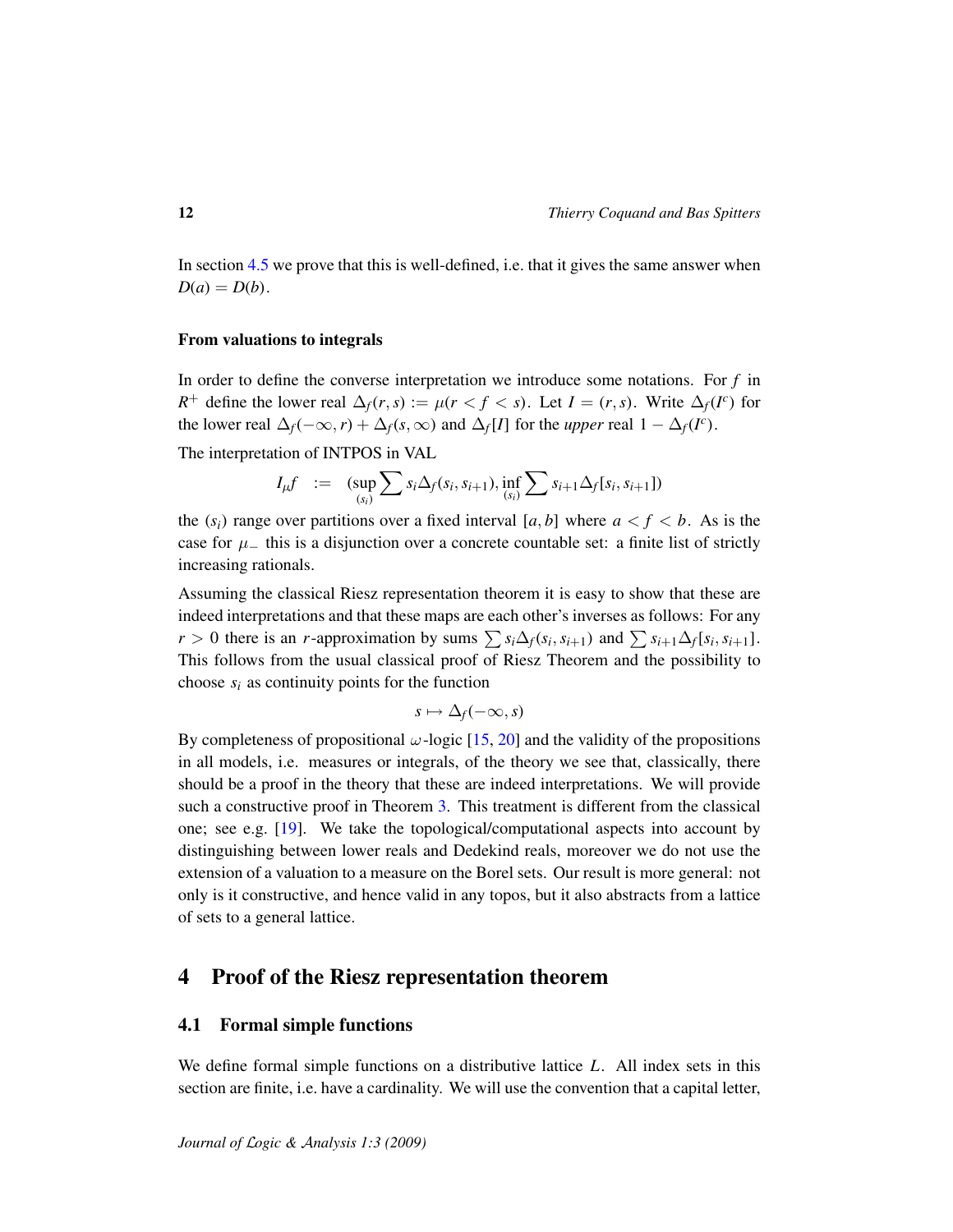say *I*, is a subset of the variables indexed by the lower case letters, say  $(x_i)$ . For  $(x_i)$ in *L* we define  $x_I := \wedge \{x_i \mid i \in I\}$ . Following Tarski [\[23\]](#page-20-12) and Horn and Tarski [\[12,](#page-20-13) Def 1.4] we define the free monoid  $M(L)$  such that the relation  $x + y = x \vee y + x \wedge y$ holds. As Horn and Tarski prove this is the monoid of formal sums  $\sum x_i$ , where  $x_i$  in *L*, with the following equality:

<span id="page-12-0"></span>**Lemma 6** [\[12\]](#page-20-13) We have  $\sum_{i \in I} a_i = \sum_{k \geq 1} \bigvee_{K \subset I, |K| = k} a_K$ . Furthermore,  $\sum_{i \in I} a_i =$  $\sum_{j\in J} b_j$  iff  $\bigvee_{K\subset I, |K|=k} a_K = \bigvee_{K\subset J, |K|=k} b_K$  for all  $k ≥ 1$ .

Definition 6 Let *M*(*L*) be the monoid of formal sums in *L* modulo the relation  $x + y = x \lor y + x \land y$ . We define the pre-order

$$
\sum x_i \leqslant \sum y_j \text{ iff for all } I, x_I \leqslant \bigvee \{y_J \mid |J| = |I|\}.
$$

By Lemma  $6 \leqslant$  $6 \leqslant$  is an order.

The monoid  $M(L)$  satisfies the cancellation property; see [\[23\]](#page-20-12). For  $k > 0$ ,  $kx \le 0$  iff  $x = 0$ . We add positive rational coefficients — that is, define a relation  $\sum r_i x_i \leqslant \sum s_j y_j$ — by putting all the terms on one denominator. If *r* in  $\mathbb{Q}^+$  and  $x \leq y$ , then  $rx \leq ry$ and  $x + z \leq y + z$ . When *L* is a lattice of sets, this coincides with the usual ordering of simple functions. We write *S* <sup>+</sup>(*L*) for the *positive simple functions* on *L*.

We write  $r_I := \sum_{i \in I} r_i$ . The following is direct.

**Lemma 7**  $\sum r_i x_i \leqslant \sum s_j y_j$  iff for all *I*,  $x_I \leqslant \bigvee_{J, r_I \leqslant s_J} y_J$ .

**Lemma 8** The relation  $\leq$  is transitive on  $S^+(L)$ .

**Proof** Suppose that  $\sum r_i a_i \le \sum s_j b_j \le \sum t_k c_k$ . By Lemma [6,](#page-12-0) for all *I*,  $a_i \le$  $\bigvee_{J,r_I \leq s_J} b_J$  and for all  $J, b_J \leq \bigvee_{K,s_J \leq t_K} c_K$ . So,  $a_I \leq \bigvee_{J,K,r_I \leq s_J,s_J \leq t_K} c_K$ .  $\Box$ 

#### 4.2 Extending valuations to simple functions

We now consider the case where *L* is  $Spec(R)$ . We extend  $\mu$  to an additive functional from the formal sums to the lower reals. This extension satisfies the modular law and hence so does the extension to the simple functions:

**Lemma 9** If  $\sum r_i x_i \leqslant \sum s_j y_j$ , then  $\mu(\sum r_i x_i) \leqslant \mu(\sum s_j y_j)$ . So,  $\mu$  is well-defined on *S*<sup>+</sup>(*L*): if *k* = *l*, then  $\mu$ (*k*) =  $\mu$ (*l*).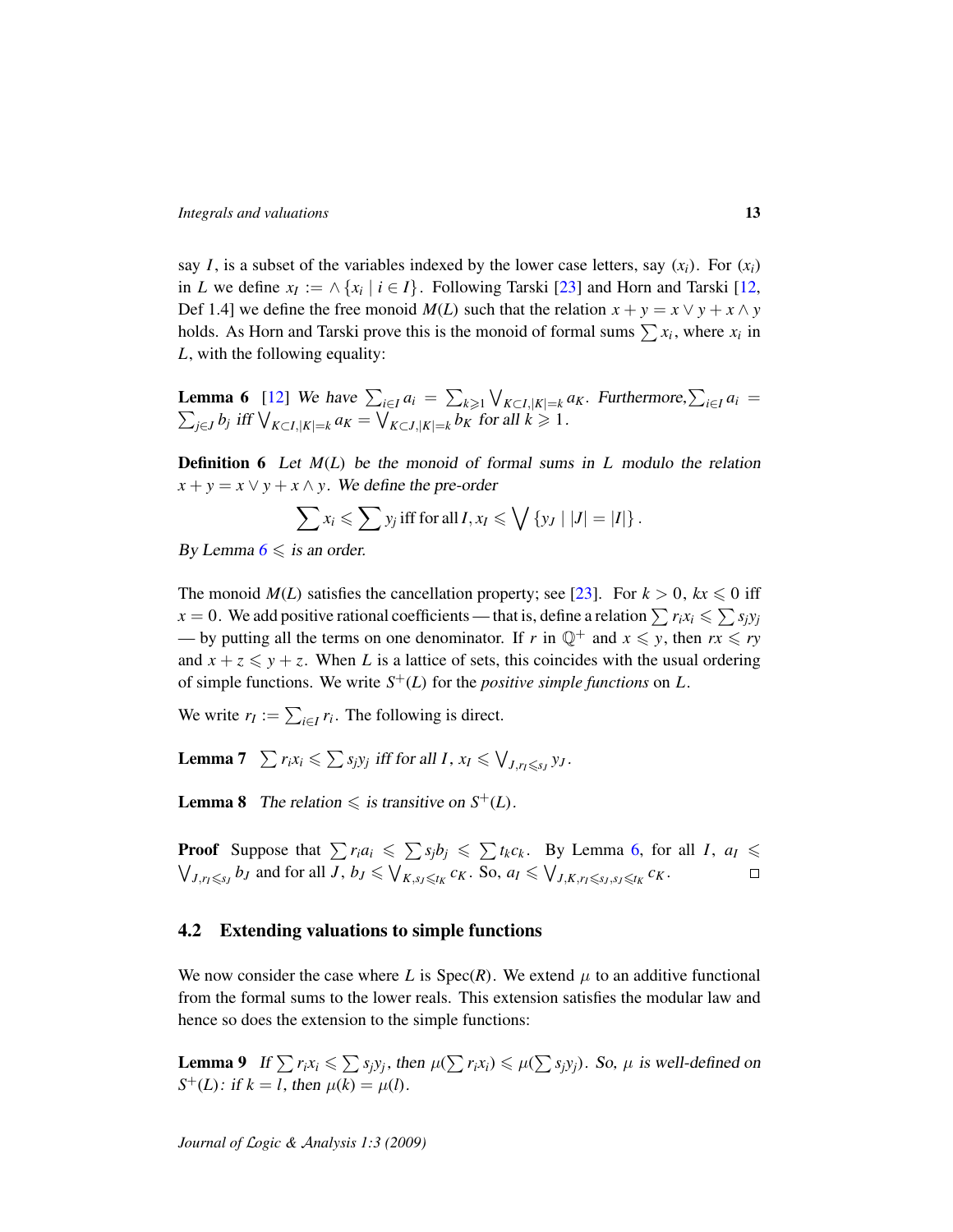**Proof** By bringing all the terms on one denominator we can dispose of all the scalars. Hence our goal will be to prove: If  $\sum x_i \leqslant \sum y_j$ , then  $\mu(\sum x_i) \leqslant \mu(\sum y_j)$ . To see this we have

$$
\mu(\sum x_i) = \mu(\sum_{k \geq 1} \bigvee_{|K|=k} x_K) \leq \mu(\sum_{k \geq 1} \bigvee_{|K|=k} y_K) = \mu(\sum y_j).
$$

Consider the dual lattice *L'* of Spec(*R*). We define  $\mu(\neg x)$  as the *upper* real 1 −  $\mu(x)$ . This definition is naturally extended to the formal simple functions  $S^+(L')$ :  $\mu(\sum s_i(\neg x_i)) = (\sum s_i) - \mu(\sum s_i x_i)$ . However, we will not be able to define the valuation of a sum of mixed open and closed elements.

#### 4.3 Simple functions on the spectrum of a Riesz space

We now consider the case where *L* is the Boolean algebra freely generated by Spec(*R*). Let *f* be in *R*. We denote the open  $D(f - r)$  by  $(f > r)$  and  $D(r - f)$  by  $(f < r)$  and the complement of  $(f > r)$  by  $(f \leq r)$  and the complement of  $(f < r)$  by  $(f \geq r)$ .

We want to express the pointwise order relation between a positive simple function and a positive element of the Riesz space considered as continuous functions on the spectrum  $Max(R)$ . However, for the sake of geometricity, we use the order of  $Spec(R)$ instead. Hence we are working with a coherent approximation to the pointwise order.

We define the relation  $\sum r_i x_i \leq f$  as: for all *I*,  $x_I \leq (r_I \leq f)$  and the relation  $f \le \sum s_j y_j$  as:  $1 = \bigvee_J ((f \le s_J) \land y_J)$ .

<span id="page-13-0"></span>**Lemma 10** If  $a \leq 1$ , then  $a \leq D(a)$ .

**Proof** We need to prove that  $(a \leq 0) \vee ((a \leq 1) \wedge D(a)) = 1$ . We simplify this statement:

 $(a > 0) \leqslant (a \leqslant 1) \wedge D(a)$  $(a > 0) \leqslant (a \leqslant 1)$  $(a > 0) \wedge (a > 1) = 0$ 

The last statement follows from the hypothesis  $a \leq 1$ .

 $\Box$ 

When  $Max(R)$  is spatial, as is the case in the presence of the axiom of choice, by Stone-Yosida, *f* may be interpreted as a continuous function on Max(*R*) and the order above corresponds to a *coherent approximation* of the pointwise ordering of functions when the simple function  $\sum r_i x_i$  is interpreted as the linear combination of the characteristic functions associated to the sets *x<sup>i</sup>* .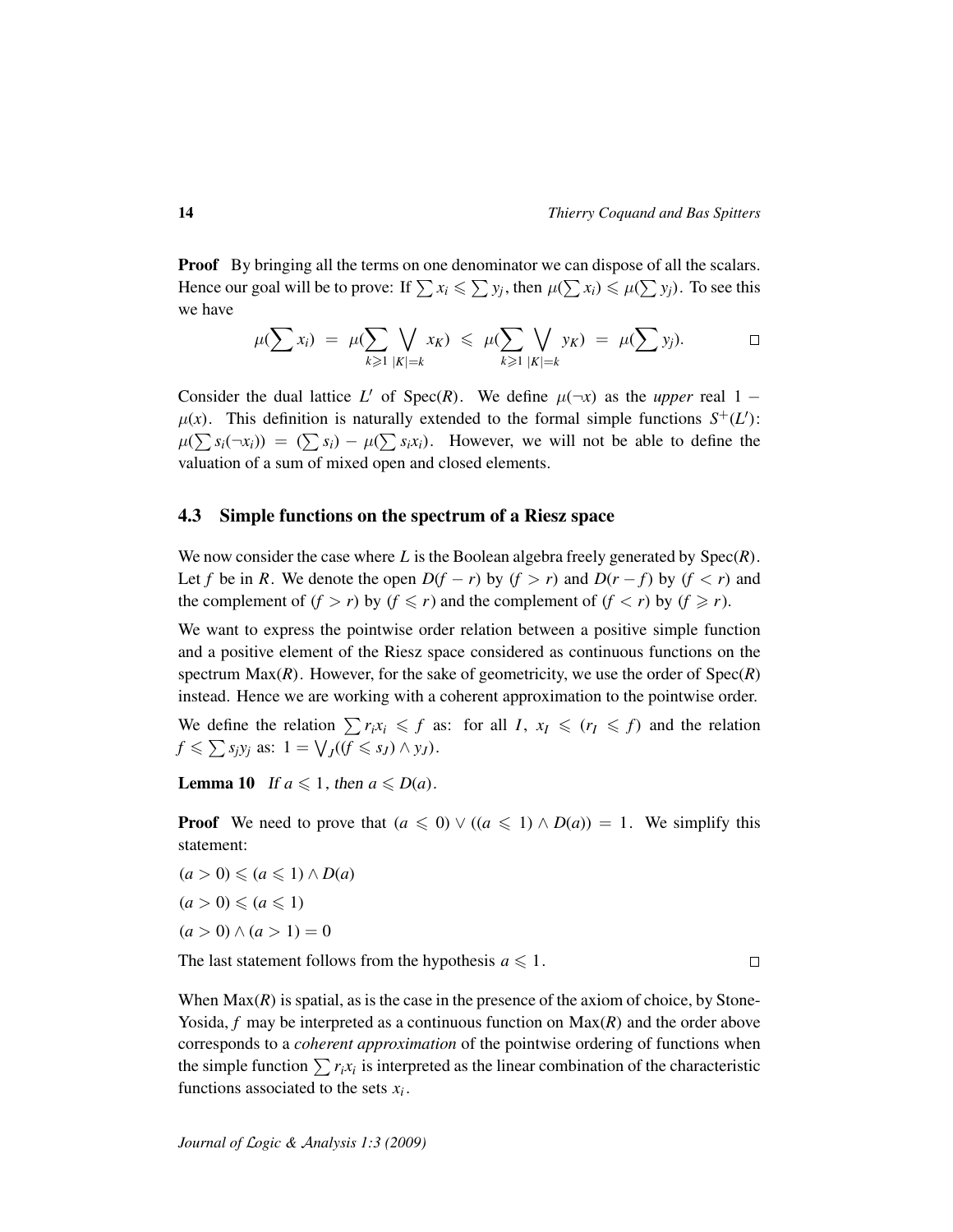**Lemma 11** Suppose that  $\sum r_i x_i \le \sum s_j y_j$  and  $\sum s_j y_j \le f$ . Then  $\sum r_i x_i \le f$ .

**Proof** We have  $x_I \le \bigvee_{J, r_I \le s_J} y_J$  and  $y_J \le (s_J \le f)$ . So

$$
x_I \leqslant \bigvee_{J,r_I \leqslant s_J} (s_J \leqslant f) \leqslant \bigvee_{J,r_I \leqslant s_J} (r_I \leqslant f) \leqslant (r_I \leqslant f).
$$

**Lemma 12** Suppose that  $f \le \sum r_i x_i$  and  $\sum r_i x_i \le \sum s_j y_j$ . Then  $f \le \sum s_j y_j$ .

**Proof** We have 
$$
1 = \bigvee_I ((f \leq r_I) \wedge x_I)
$$
 and  $x_I \leq \bigvee_{J, r_I \leq s_J} y_J$ . So

$$
1 = \bigvee_{I} ((f \leq r_I) \land x_I) = \bigvee_{I} ((f \leq r_I) \land \bigvee_{J(I), r_I \leq s_{J(I)}} y_{J(I)})
$$
  

$$
\leq \bigvee_{I} \bigvee_{J(I), r_I \leq s_{J(I)}} (f \leq s_{J(I)}) \land y_{J(I)} \leq \bigvee_{J} ((f \leq s_J) \land y_J).
$$

It is clear that if  $\sum r_i x_i \leq f \leq g$ , then  $\sum r_i x_i \leq g$ , and if  $f \leq g \leq \sum r_i x_i$ , then  $f \leqslant \sum r_i x_i$ .

<span id="page-14-1"></span>Lemma 13 If  $\sum r_i x_i \leqslant f \leqslant \sum s_j y_j$ , then  $\sum r_i x_i \leqslant \sum s_j y_j$ .

**Proof** We have for all *I*,  $x_I \le (r_I \le f)$  and  $1 = \bigvee_J ((f \le s_J) \land y_J)$ . Then

$$
x_I \leqslant (r_I \leqslant f) = (r_I \leqslant f) \wedge \bigvee_J ((f \leqslant s_J) \wedge y_J) \leqslant \bigvee_{J,r_I \leqslant s_J} y_J.
$$

<span id="page-14-0"></span>**Lemma 14** Let  $0 \leq f \leq b$  and let  $s_i$  be a partition of [0, *b*]. Then

$$
\sum s_i(s_i < f < s_{i+1}) \leqslant f \leqslant \sum s_{i+1}(s_i \leqslant f \leqslant s_{i+1}).
$$

**Proof** To prove the first inequality, we write  $x_i := (s_i \le f \le s_{i+1})$ . The  $x_i$  are disjoint and

$$
x_i \leqslant (s_i < f) \leqslant (s_i \leqslant f).
$$

To prove the second inequality we write  $t_i := (s_i \leq f \leq s_{i+1})$ . Then  $(f \leq s_{i+1}) \wedge y_i = y_i$ and  $1 = \bigvee y_i$ , since  $s_0, ..., s_n$  is a partition of  $[0, b]$ .  $\Box$ 

The following results have a direct proof.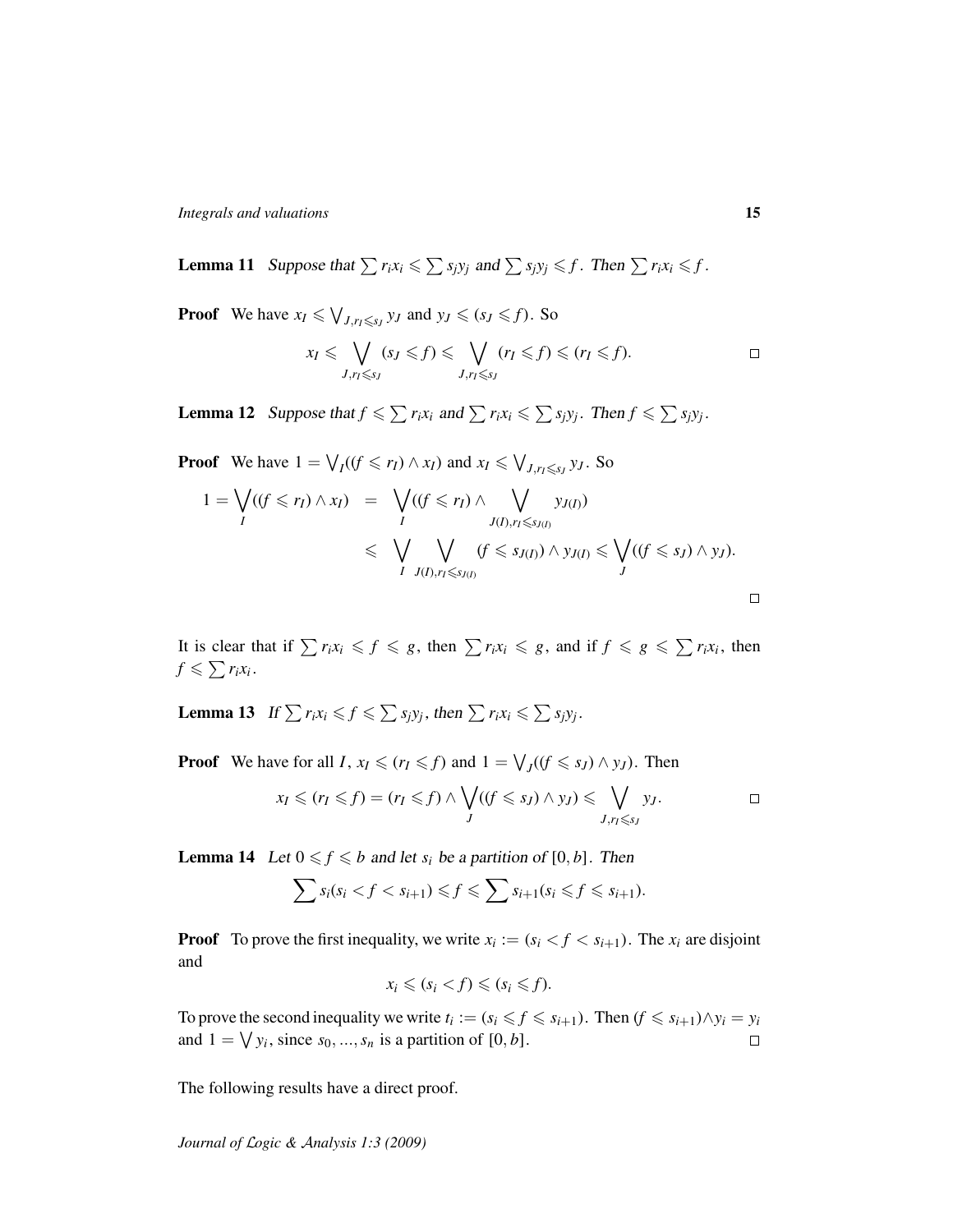<span id="page-15-1"></span>**Lemma 15** If  $l_1 \leq f_1$  and  $l_2 \leq f_2$ , then  $l_1 + l_2 \leq f_1 + f_2$ . Similarly, if  $f_1 \leq k_1$  and  $f_2 \le k_2$ , then  $f_1 + f_2 \le k_1 + k_2$ .

The spectrum of a Riesz space is completely regular as the following simple formulation of the Urysohn's Lemma shows.

<span id="page-15-2"></span>**Lemma 16** Let *a* in  $R^+$  and  $\varepsilon > 0$ . Then  $D(a - \varepsilon) \leq \frac{1}{\varepsilon}(a \wedge \varepsilon) \leq D(a)$ .

**Proof** For the first inequality we need to prove that  $D(a - \varepsilon) \leq (1 \leq \frac{1}{\varepsilon}(a \wedge \varepsilon))$ . Since the right hand side is a formal complement this means,  $D(a - \varepsilon) \wedge (1 > \frac{1}{\varepsilon}(a \wedge \varepsilon)) = 0$ . Now,  $(1 > \frac{1}{\varepsilon}(a \wedge \varepsilon)) = (\varepsilon > a) = D(\varepsilon - a).$ 

The second inequality follows from Lemma [10:](#page-13-0)  $\frac{1}{\varepsilon}(a \wedge \varepsilon) \leq D(\frac{1}{\varepsilon}(a \wedge \varepsilon)) = D(a)$ .

## <span id="page-15-0"></span>4.4 ∆-functions

In this subsection we fix  $f \ge 0$  in *R* and a valuation  $\mu$ . We define the lower real  $\Delta(r, s) = \mu(r < f < s)$  and the upper real  $\Delta[r, s] = 1 - \Delta(-\infty, r) - \Delta(s, \infty)$  as in Section [3.4.](#page-10-0) Intuitively, the function  $\Delta$  represents the function  $\alpha(s) = \mu(f \le s)$  which is used in the definition of the integral as a Stieltjes integral  $\int f d\mu = \int s d\alpha(s)$ . The functions  $\Delta$  satisfies:

- (1)  $\Delta(0, b) = 1$  for some *b*;
- (2)  $\Delta(r,s) \leq 1;$
- (3)  $\Delta(r,s) \geqslant 0;$
- (4)  $\Delta(r, s) + \Delta(s, t) = \Delta(r, t) \Delta[s];$
- (5)  $\Delta(r', s') \leq \Delta(r, s)$  whenever  $r \leq r' < s' \leq s$ ;
- (6)  $\Delta(r, s') + \Delta(r', s) = \Delta(r, s) + \Delta(r', s')$  whenever  $r < r' < s' < s$ ;
- (7)  $\Delta(r, s) = \sqrt{\{\Delta(r', s') \mid r < r' < s' < s\}}$ .

In 4,  $\Delta[s] := \Delta[s, s]$ .

We write  $(r', s') \ll (r, s)$  for  $r < r' < s' < s$ . As before, we write  $\Delta(I)$  for  $\Delta(r, s)$ , if  $I = (r, s)$ .

**Lemma 17** If  $I \ll J$  and  $p < q$ , then  $\Delta(J) > p$  or  $\Delta[I] < q$ .

**Proof** Since  $\Delta(I^c) + \Delta(J) \ge 1 > p + (1 - q)$ .

 $\Box$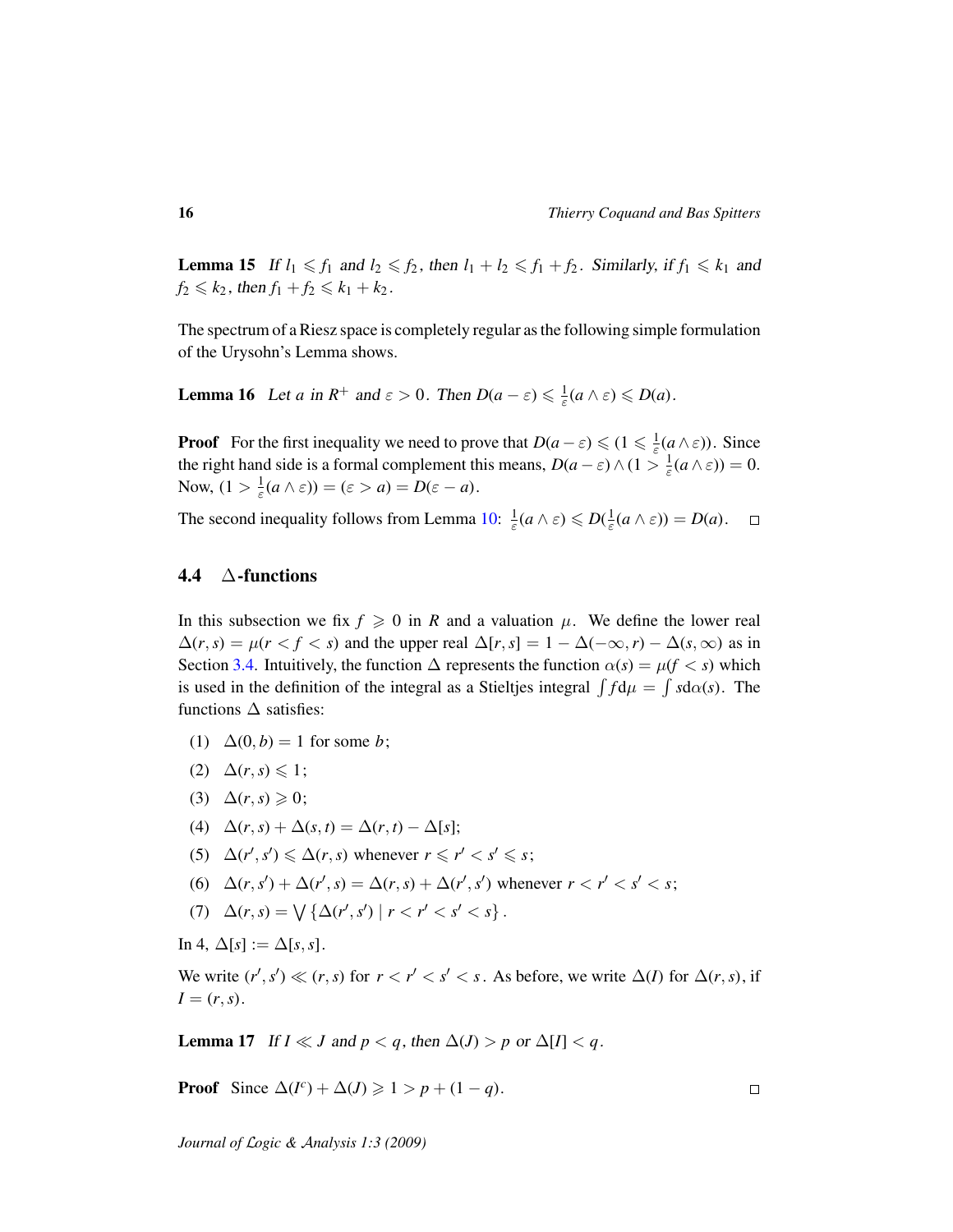We now prove 'a non-increasing function is continuous in a dense set of points' in a pointfree way.

<span id="page-16-0"></span>**Theorem 2** Let  $N \in \mathbb{N}$  and  $I = (r, s)$  be an open interval. Then there exists an interval *J*  $\ll$  *I* such that  $\Delta[J] < \frac{1}{N}$ .

**Proof** Choose 2*N* disjoint intervals  $I_i$  in *I* and choose 2*N* intervals  $J_i \ll I_i$ . For each  $i, \Delta(I_i) > \frac{1}{2N}$  or  $\Delta[J_i] < \frac{1}{N}$ . It is impossible that the former case occurs all the time, therefore the latter case occurs at least once.  $\Box$ 

It follows classically that  $\mu(r < f \leq s) = \inf_{s' > s} \mu(r < f < s')$ . The approximations to this infimum are explicit in the following proposition which assigns a Dedekind real to  $\Delta$ . The interpretation of this real is the Stieltjes integral  $\int s d\alpha(s)$ , where  $\alpha$  is a non-decreasing function connected to  $\Delta$ .

<span id="page-16-1"></span>Proposition 3 The pair

$$
(\left\{p \mid p < \sum s_i \Delta(s_i, s_{i+1})\right\}, \left\{q \mid \sum s_{i+1} \Delta[s_i, s_{i+1}] < q\right\}),
$$

where *s<sup>i</sup>* ranges over finite partitions of [0, *b*], defines a Dedekind real.

**Proof** We first prove that the upper and lower cut come arbitrary close: There exists  $(s_i)$  such that  $\sum s_{i+1}\Delta[s_i, s_{i+1}] - \sum s_i\Delta(s_i, s_{i+1})$  is small. To wit, given  $\varepsilon > 0$ , use Theorem [2](#page-16-0) to choose a partition  $s_i$  of  $[a, b]$  such that  $|s_{i+1} - s_i| < \varepsilon$  and  $\sum \Delta[s_i] < \varepsilon$ . Then

$$
\sum s_{i+1} \Delta[s_i, s_{i+1}] - \sum s_i \Delta(s_i, s_{i+1})
$$
  
\$\leqslant \sum (s\_{i+1} - s\_i) \Delta[s\_i, s\_{i+1}] + \sum s\_i (\Delta[s\_i] + \Delta[s\_{i+1}])\$  
\$\leqslant \varepsilon \sum \Delta[s\_i, s\_{i+1}] + 2b\varepsilon\$  
\$\leqslant \varepsilon(1 + \sum \Delta[s\_i]) + 2b\varepsilon \leqslant \varepsilon(1 + \varepsilon) + 2b\varepsilon\$.

We now prove that the lower cut is below the upper cut. By Lemma [14,](#page-14-0)

$$
l := \sum s_i (s_i < f < s_{i+1}) \leq f \leq \sum s_{i+1} (s_i \leq f \leq s_{i+1}) =: k.
$$

Write  $y_i := (f < s_i) \vee (s_{i+1} < f)$ . By Lemma [13,](#page-14-1)  $l + \sum s_{i+1}y_j \leq \sum s_{i+1}$ , so  $\mu(l)$  +  $\mu(\sum s_{i+1}y_j) \leq \mu(\sum s_{i+1})$ . The conclusion,  $\mu(l) \leq \mu(k)$ , follows from Lemma [1.](#page-4-1)  $\Box$ 

The previous proposition contains the essence of Bishop's profile theorem; see [\[3\]](#page-19-8). It is the crucial step in the proof that  $I_\mu$  is a function; see Lemma [19.](#page-17-1)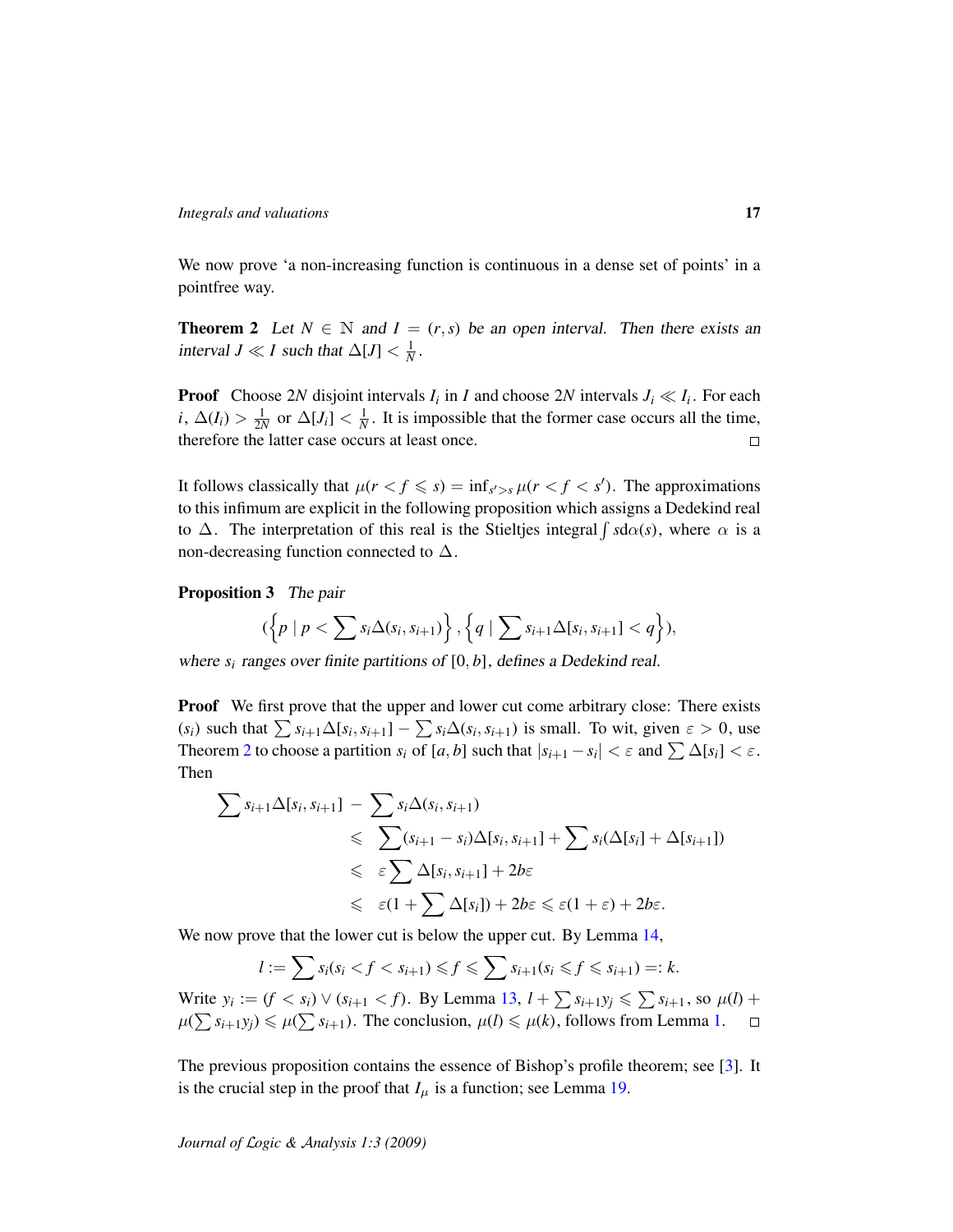## <span id="page-17-0"></span>4.5 Continuous maps

We are now ready to show that the maps  $\mu_I$  and  $I_\mu$  defined above indeed map integrals to valuations, and vice versa. We need to check that the interpretations of all the axioms hold.

We first repeat the definition from section [3.4:](#page-10-0)

$$
\mu_I(D(a)) := \sup \left\{ I(na^+ \wedge 1) \mid n \in \mathbb{N} \right\}.
$$

We observe that  $f \le D(a)$  iff there exists *n* such that  $f \le na^+ \wedge 1$ . Hence,  $\sup \{I(na^+ \wedge 1) \mid n \in \mathbb{N}\} = \sup \{I(f) \mid f \le D(a)\}.$ 

The map  $\mu_I$  extends to the positive simple functions:

$$
\mu_I(\sum r_i D(a_i)) = \sup \left\{ I(\sum r_i(n a_i^+ \wedge 1)) \mid n \in \mathbb{N} \right\}.
$$

**Lemma 18**  $\mu_I$  is a valuation.

**Proof** To prove modularity we observe that

$$
(na \wedge 1) + (nb \wedge 1) = (n(a \wedge b) \wedge 1) + (n(a \vee b) \wedge 1)
$$

and hence

$$
I(na \wedge 1) + I(nb \wedge 1) = I(n(a \wedge b) \wedge 1) + I(n(a \vee b) \wedge 1).
$$

For monotonicity: If  $f \le x$  and  $x \le y$ , then  $f \le y$ . Finally, regularity,  $\mu(D(a)) =$  $\sup_{r>0} \mu(D(a-r))$  is direct.  $\Box$ 

We generalize the definition of  $I_\mu$  in section [3.4](#page-10-0) to arbitrary simple positive functions:

$$
I_{\mu}(f) = (\sup \{ \mu(l) \mid l \leq f, l \in S^{+}(L) \}, \inf \{ \mu(k) \mid f \leq k, k \in S^{+}(L') \} ).
$$

We will prove that the supremum and the infimum over the restricted sets of simple functions used in section [3.4](#page-10-0) already form a Dedekind real and hence the two definitions coincide.

<span id="page-17-1"></span>**Lemma 19**  $I_{\mu}$  is an integral.

**Proof** To prove that *I* maps to the Dedekind reals: Let  $f \in R^+$  and choose  $b \geq f$ . By Proposition [3](#page-16-1) (sup  $\sum s_i \Delta(s_i, s_{i+1})$ , inf  $\sum s_{i+1} \Delta[s_i, s_{i+1}]$ ) is a Dedekind real: the lower cut is below the upper cut and both cuts 'kiss'.

To prove additivity, by Lemma [15,](#page-15-1) if  $l_1 \leq f$  and  $l_2 \leq g$ , then  $l_1 + l_2 \leq f + g$ . Hence  $I(f) + I(g) \leq I(f + g)$ . Conversely, if  $f \leq k$  and  $g \leq l$ , then  $f + g \leq k + l$  and hence  $I(f+g) \leq I(f) + I(g).$  $\Box$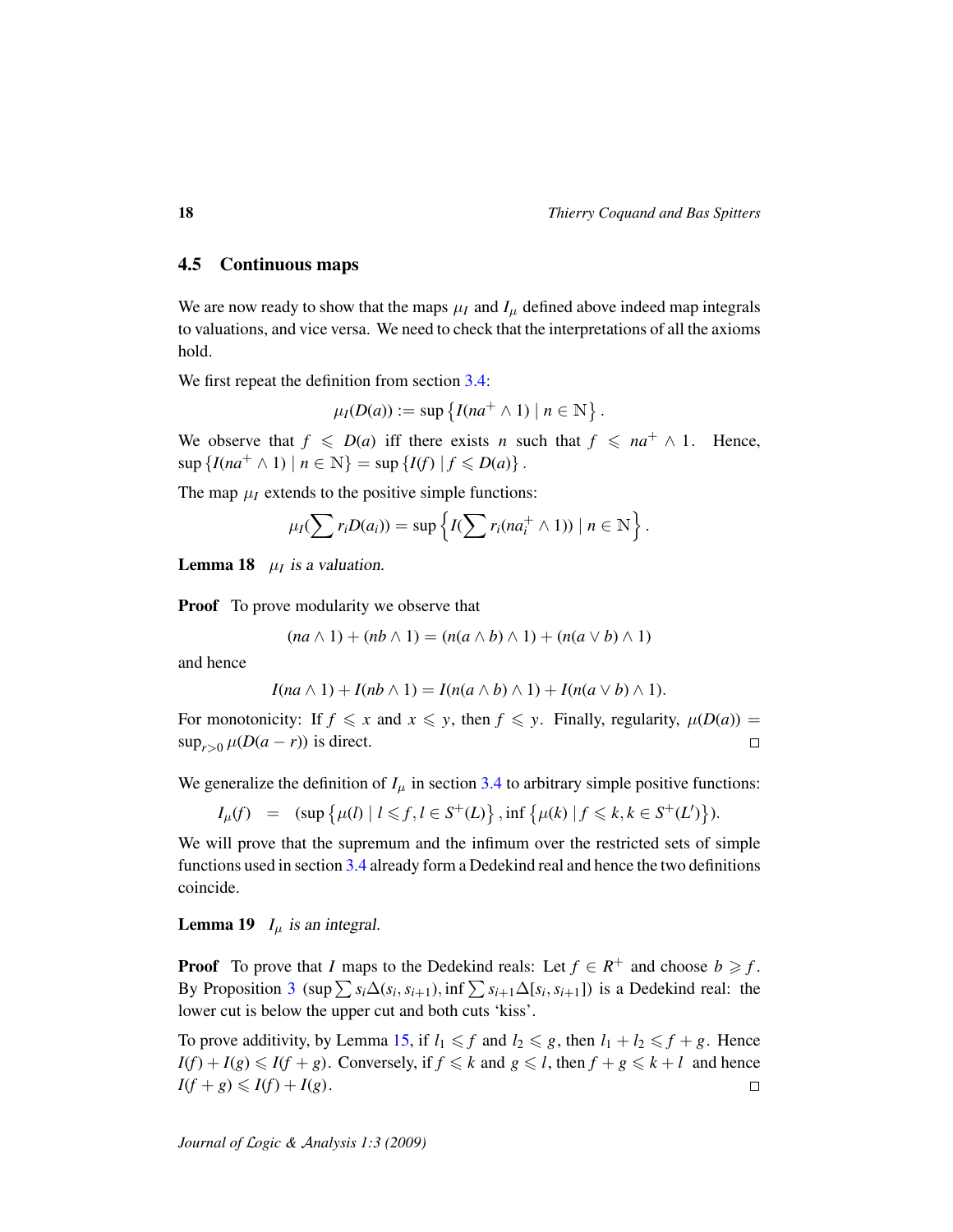## 4.6 Homeomorphism

We prove that there is a homeomorphism between the integrals on a Riesz space and the valuations on the opens of the spectrum.

<span id="page-18-0"></span>**Theorem 3** [Riesz representation theorem] Let *R* be a Riesz space with a strong unit. The theory of valuations on its spectrum is equivalent to the theory of integrals on *R*. It follows that the corresponding compact completely regular locales are homeomorphic.

**Proof** That is, we claim that  $I_{\mu J} = J$  and  $\mu_{I_{\nu}} = \nu$ .

$$
I_{\mu_J}(f) = \sup\{\mu_J(l) | l \leq f\}
$$
  
= 
$$
\sup \{J(g) | g \leq l \leq f\}
$$
  
\$\geq\$ 
$$
\sup \{J(f - \varepsilon) | \varepsilon > 0\} = J(f)
$$

For the inequality we observe that for each  $\varepsilon > 0$ ,  $f - \varepsilon \leq \sum_{n \geq 1} \frac{\varepsilon}{2}$  $\frac{\varepsilon}{2}((n+\frac{1}{2}))$  $(\frac{1}{2})^{\frac{\varepsilon}{2}} < f$   $\leq f$ . The other inequality is trivial.

Conversely,

$$
\mu_{I_{\nu}}(k) = \sup \{ I_{\nu}(f) \mid f \le k \}
$$
  
= 
$$
\sup \{ \nu(l) \mid l \le f \le k \}
$$
  
\$\ge\$ 
$$
\sup \{ \nu(l) \mid l \ll k \} = \nu(k)
$$

Where  $l \ll k$  means  $k = \sum s_i D(a_i)$  and  $l = \sum s_i D(a_i - \varepsilon)$ . By the Urysohn Lemma [16](#page-15-2) there exists *f* in *R* such that  $l \leq f \leq k$ . The other inequality is trivial.  $\Box$ 

# 5 Related work

Vickers [\[25\]](#page-20-8) presents another variant of the Riesz representation theorem. His construction works for locales which are not necessarily compact completely regular. However, his integrals have their values in the lower (or upper) reals, as opposed to the Dedekind reals. A locale of valuations was first presented by Heckman [\[10\]](#page-20-14).

The present homeomorphism has already been applied in a *non-commutative* context of quantum theory [\[11\]](#page-20-15) where it provides an isomorphism between quasi-states and certain valuations. Quasi-states are used in the algebraic foundations of quantum mechanics.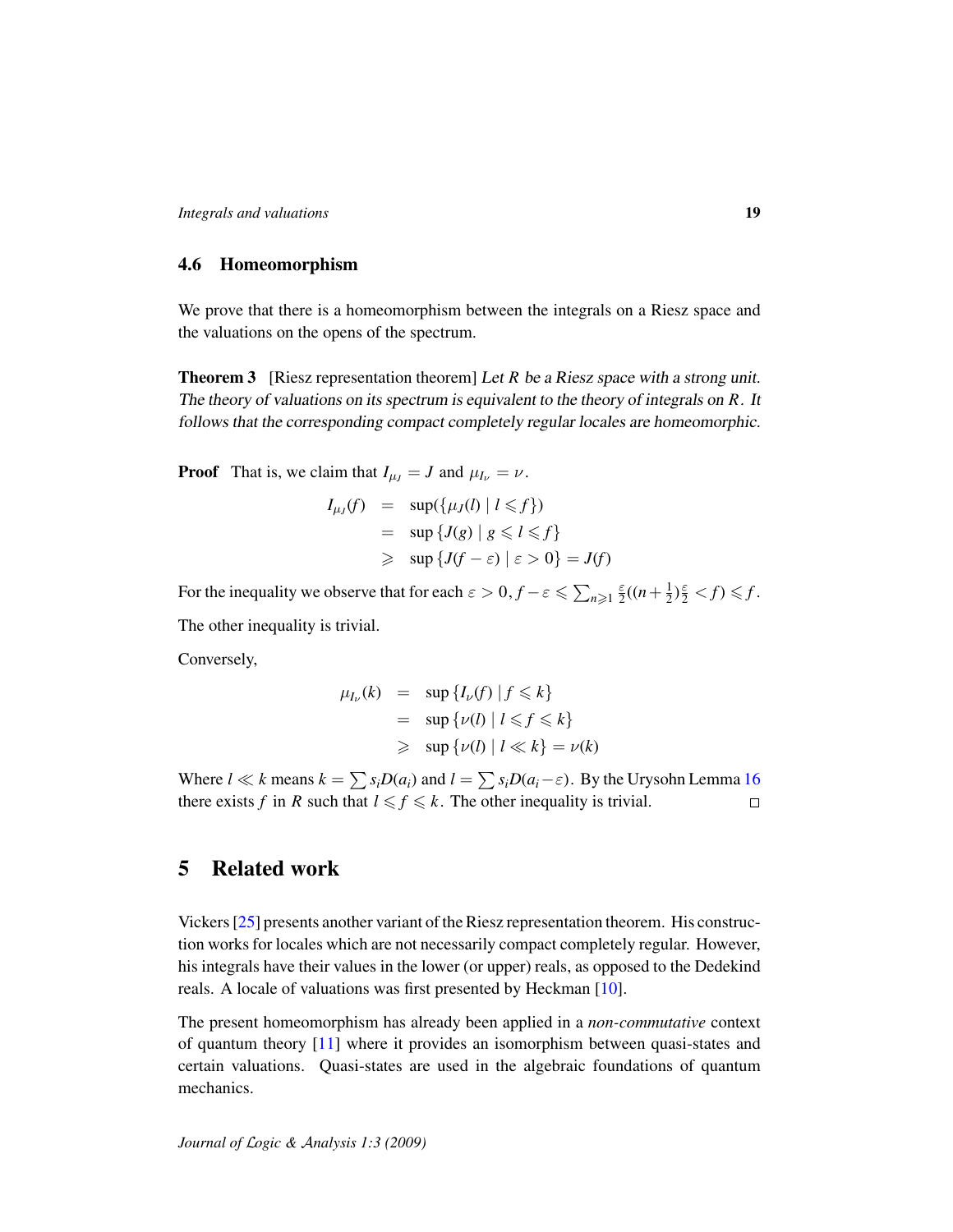## 6 Conclusions

The present construction was motivated by Bishop's bijection between measures and integrals [\[3\]](#page-19-8). Bishop's forces the measure of a measurable set to be a Dedekind real. This is somewhat inconvenient in practice since for a measurable function *f* the measure of  $[f \geq s]$  need not be Dedekind in general. We believe that the present theory allows for a smoother development of, at least, the abstract functional analytic aspects of Bishop's measure theory.

## 7 Acknowledgements

We would like to thank Alex Simpson, Steve Vickers and the referees for comments on the presentation of this paper.

# References

- <span id="page-19-0"></span>[1] M Alvarez-Manilla, A Jung, K Keimel, *The probabilistic powerdomain for stably compact spaces*, Theoret. Comput. Sci. 328 (2004) 221–244; [doi:](http://dx.doi.org/doi:10.1016/j.tcs.2004.06.021) [10.1016/j.tcs.2004.06.021.](http://dx.doi.org/doi:10.1016/j.tcs.2004.06.021)
- <span id="page-19-5"></span>[2] B Banaschewski, C J Mulvey, *A globalisation of the Gelfand duality theorem*, Annals of Pure and Applied Logic 137 (2006) 62–103; [doi: 10.1016/j.apal.2005.05.018.](http://dx.doi.org/doi:10.1016/j.apal.2005.05.018)
- <span id="page-19-8"></span>[3] E Bishop, D Bridges, *Constructive analysis*, volume 279 of *Grundlehren der Mathematischen Wissenschaften*, Springer-Verlag (1985).
- <span id="page-19-6"></span>[4] T Coquand, *A note on measures with values in a partially ordered vector space*, Positivity 8 (2004) 395–400; [doi:10.1007/s11117-004-7399-0.](http://dx.doi.org/doi:10.1007/s11117-004-7399-0)
- <span id="page-19-2"></span>[5] T Coquand, *About Stone's Notion of Spectrum*, Journal of Pure and Applied Algebra 197 (2005) 141–158; [doi: 10.1016/j.jpaa.2004.08.024.](http://dx.doi.org/doi:10.1016/j.jpaa.2004.08.024)
- <span id="page-19-4"></span>[6] T Coquand, *Geometric Hahn-Banach theorem*, Math. Proc. Cambridge Philos. Soc. 140 (2006) 313–315; [doi: 10.1017/S0305004105008935.](http://dx.doi.org/)
- <span id="page-19-1"></span>[7] T Coquand, H Lombardi, *A logical approach to abstract algebra*, Math. Structures Comput. Sci. 16 (2006) 885–900; [doi: 10.1017/S0960129506005627.](http://dx.doi.org/)
- <span id="page-19-7"></span>[8] T Coquand, E Palmgren, *Metric Boolean algebras and constructive measure theory*, Arch. Math. Logic 41 (2002) 687–704; [doi: 10.1007/s001530100123.](http://dx.doi.org/)
- <span id="page-19-3"></span>[9] T Coquand, B Spitters, *Formal Topology and Constructive Mathematics: the Gelfand and Stone-Yosida Representation Theorems*, Journal of Universal Computer Science 11 (2005) 1932–1944.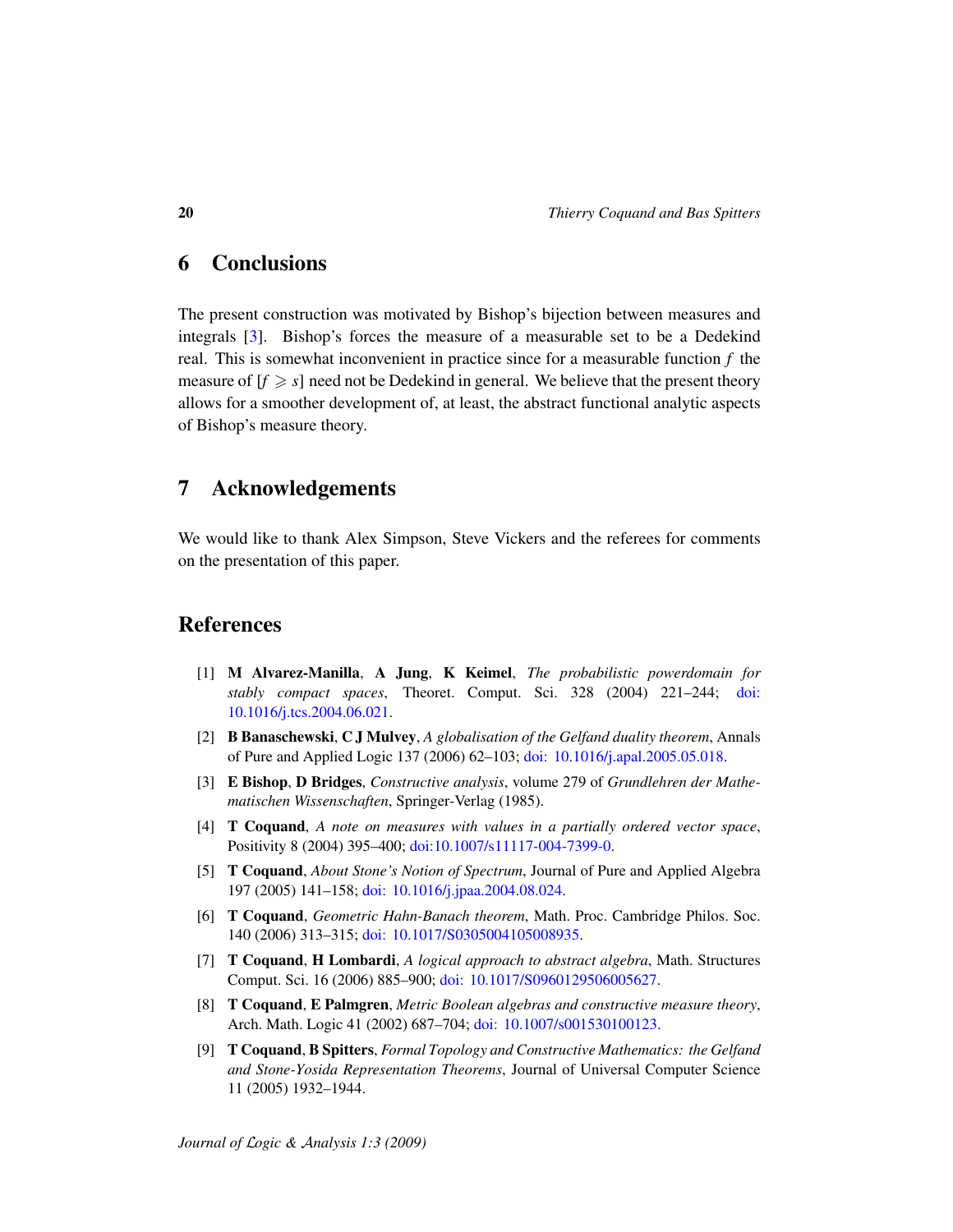- <span id="page-20-14"></span>[10] R Heckmann, *Probabilistic power domains, information systems, and locales*, from: "Mathematical Foundations of Programming Semantics VIII, volume 802 of Lecture Notes in Computer Science", Springer Verlag (1994) 410–437.
- <span id="page-20-15"></span>[11] C Heunen, K Landsman, B Spitters, *A topos presentation of algebraic quantum theory* (2008); [arXiv:0709.4364](http://arxiv.org/abs/0709.4364).
- <span id="page-20-13"></span>[12] A Horn, A Tarski, *Measures in Boolean algebras*, Trans. Amer. Math. Soc. 64 (1948); [doi: 10.2307/1990396.](http://dx.doi.org/doi:10.2307/1990396)
- <span id="page-20-4"></span>[13] P T Johnstone, *Stone Spaces*, Cambridge University Press (1982).
- <span id="page-20-3"></span>[14] P T Johnstone, *Sketches of an Elephant: A topos theory compendium*, volume 2, Clarendon Press (2002).
- <span id="page-20-9"></span>[15] M Makkai, G E Reyes, *First order categorical logic*, Springer-Verlag, Berlin (1977)Model-theoretical methods in the theory of topoi and related categories, Lecture Notes in Mathematics, Vol. 611; [doi: 10.1016/0001-8708\(78\)90068-3.](http://dx.doi.org/doi:10.1016/0001-8708(78)90068-3)
- <span id="page-20-7"></span>[16] M A Moshier, A Jung, *A Logic for Probabilities in Semantics*, from: "CSL '02: Proceedings of the 16th International Workshop and 11th Annual Conference of the EACSL on Computer Science Logic", Springer-Verlag (2002) 216–231; [doi:10.1007/3-](http://dx.doi.org/doi:10.1007/3-540-45793-3_15) [540-45793-3](http://dx.doi.org/doi:10.1007/3-540-45793-3_15) 15.
- <span id="page-20-6"></span>[17] C J Mulvey, J W Pelletier, *The dual locale of a seminormed space*, Cahiers Topologie Géom. Différentielle 23 (1982) 73–92Third Colloquium on Categories, Part VI (Amiens, 1980).
- <span id="page-20-1"></span>[18] G-C Rota, *Twelve problems in probability no one likes to bring up*, from: "Algebraic combinatorics and computer science", Springer Italia, Milan (2001) 57–93.
- <span id="page-20-11"></span>[19] W Rudin, *Real and complex analysis*, third edition, McGraw-Hill Book Co., New York (1987).
- <span id="page-20-10"></span>[20] D Scott, A Tarski, *The sentential calculus with infinitely long expressions*, Colloq. Math. 6 (1958) 165-170; [doi: 10.2307/2270592.](http://dx.doi.org/doi:10.2307/2270592)
- <span id="page-20-2"></span>[21] A Simpson, *Formal Borel sets - a proof-theoretic approach* (2007)Joint LICS/Logic Colloquium talk, Wroclaw, Poland.
- <span id="page-20-0"></span>[22] B Spitters, *Constructive algebraic integration theory without choice*, from: "Mathematics, Algorithms, Proofs", (T Coquand, H Lombardi, M-F Roy, editors), Dagstuhl Seminar Proceedings 05021, Internationales Begegnungs- und Forschungszentrum (IBFI), Schloss Dagstuhl, Germany (2005).
- <span id="page-20-12"></span>[23] A Tarski, *Algebraische Fassung des Massproblems*, Fund. Math. 31 (1938) 47–66.
- <span id="page-20-5"></span>[24] S Vickers, *Locales and Toposes as Spaces*, from: "Handbook of Spatial Logics", (M Aiello, IE Pratt-Hartmann, JF van Benthem, editors), Springer (2007); [doi:](http://dx.doi.org/doi:10.1007/978-1-4020-5587-4_8) [10.1007/978-1-4020-5587-4](http://dx.doi.org/doi:10.1007/978-1-4020-5587-4_8) 8.
- <span id="page-20-8"></span>[25] S Vickers, *A Localic Theory of Lower and Upper Integrals*, Mathematical Logic Quarterly 54 (2008) 109–123; [doi: 10.1002/malq.200710028.](http://dx.doi.org/10.1002/malq.200710028)